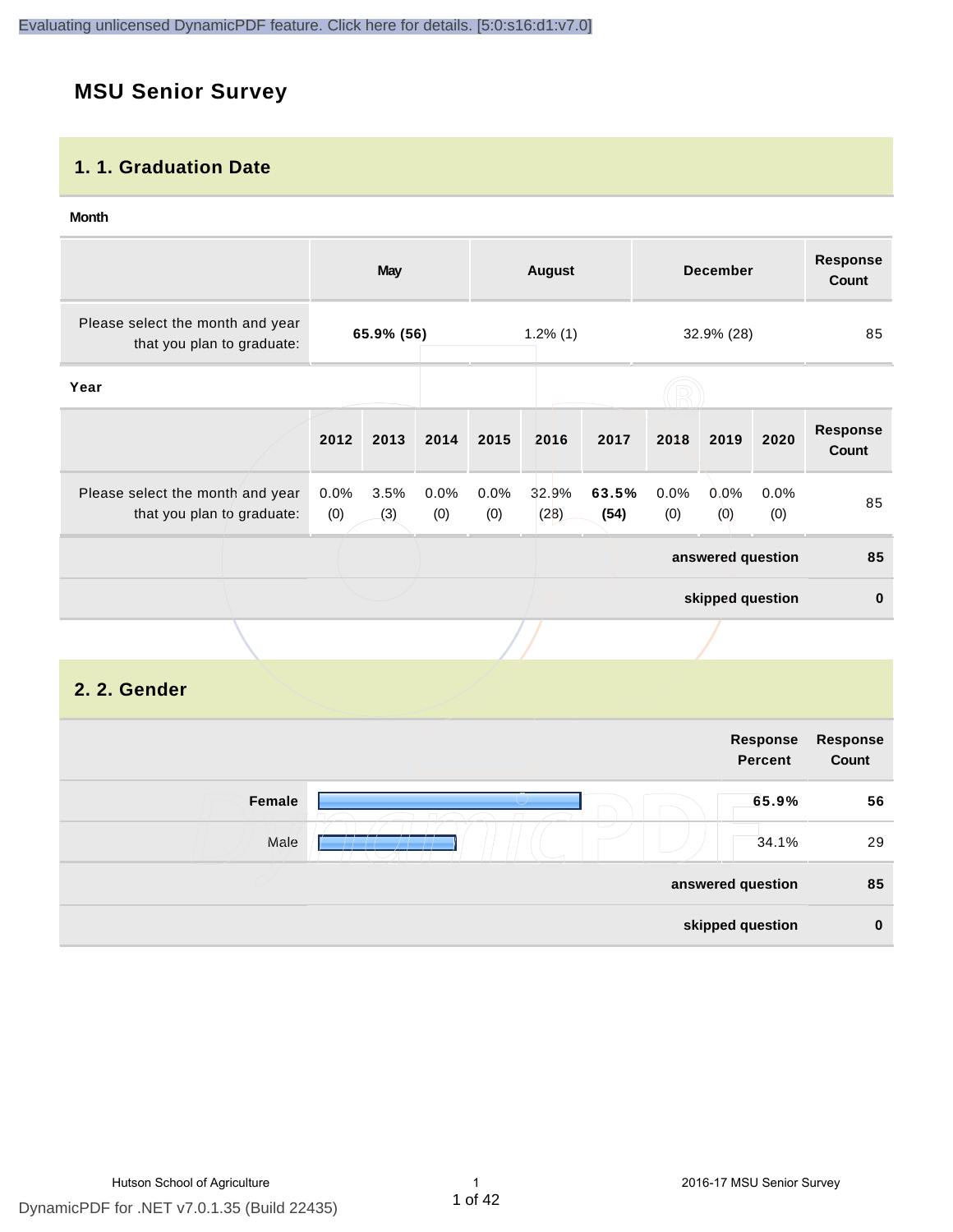#### **3. 3. Ethnic Background**

|                                           |   | <b>Response</b><br><b>Percent</b> | <b>Response</b><br>Count |
|-------------------------------------------|---|-----------------------------------|--------------------------|
| White                                     |   | 96.5%                             | 82                       |
| Black/African-American                    | П | 1.2%                              | 1                        |
| Asian                                     |   | 0.0%                              | $\pmb{0}$                |
| Hispanic/Latino                           |   | 0.0%                              | $\mathbf 0$              |
| American Indian/Alaskan Native            |   | 0.0%                              | $\mathbf 0$              |
| Native Hawaiian/Other Pacific<br>Islander | ł | 1.2%                              | $\mathbf{1}$             |
| Two or more races                         | П | 1.2%                              | 1                        |
|                                           |   | answered question                 | 85                       |
|                                           |   | skipped question                  | $\pmb{0}$                |
|                                           |   |                                   |                          |

# **4. 4. Are you a U.S. citizen?**

|     |                 | Response<br><b>Percent</b> | <b>Response</b><br>Count |
|-----|-----------------|----------------------------|--------------------------|
| Yes |                 | 98.8%                      | 84                       |
| No  | П<br>$\bigcirc$ | 1.2%                       |                          |
|     |                 | answered question          | 85                       |
|     |                 | skipped question           | $\mathbf{0}$             |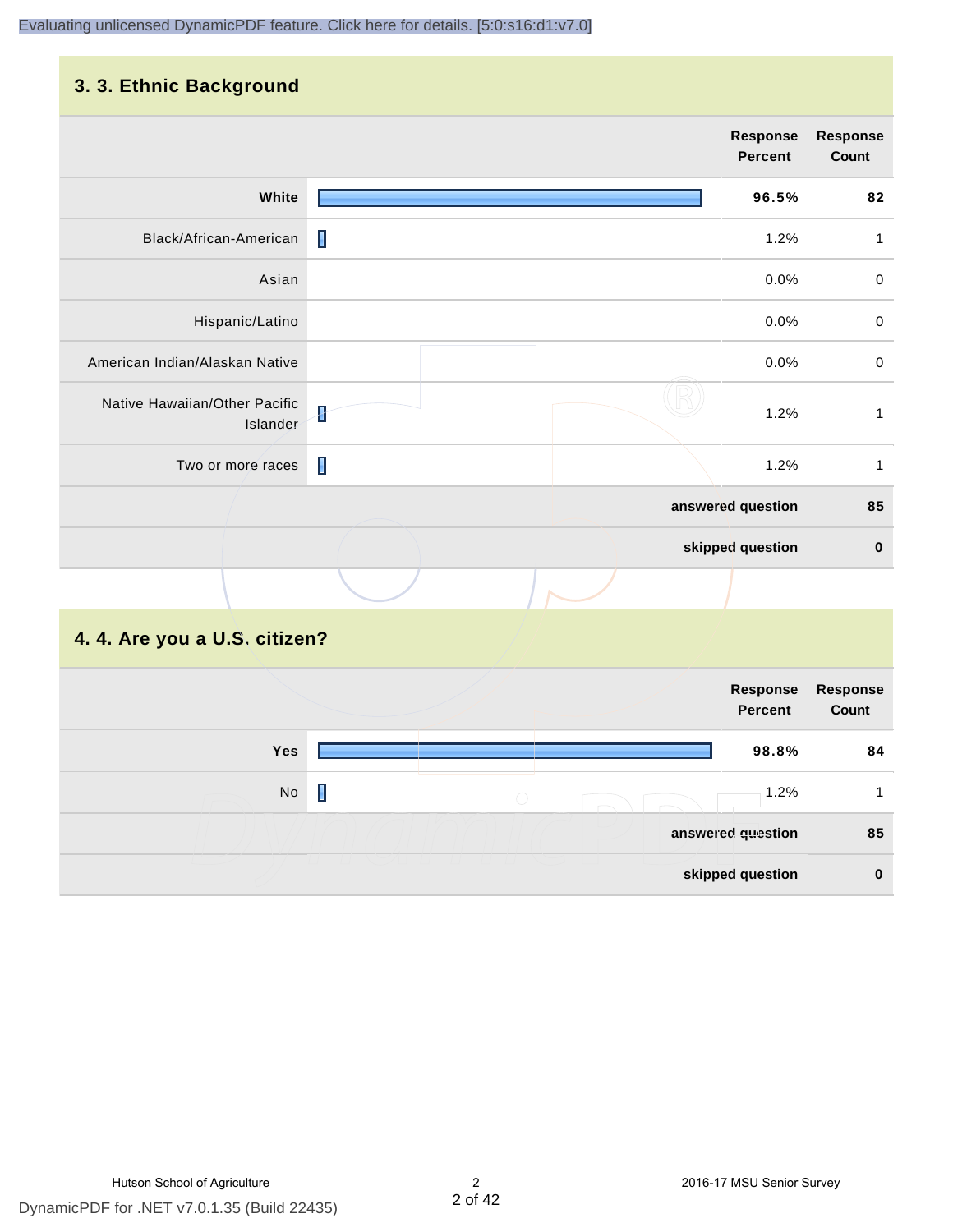# **5. 5. What is your residency classification at MSU? Response Response Percent Count In-state 72.6% 61** Out-of-state 27.4% 23 International 0.0% 0 **answered question 84 skipped question 1** DynamicPDF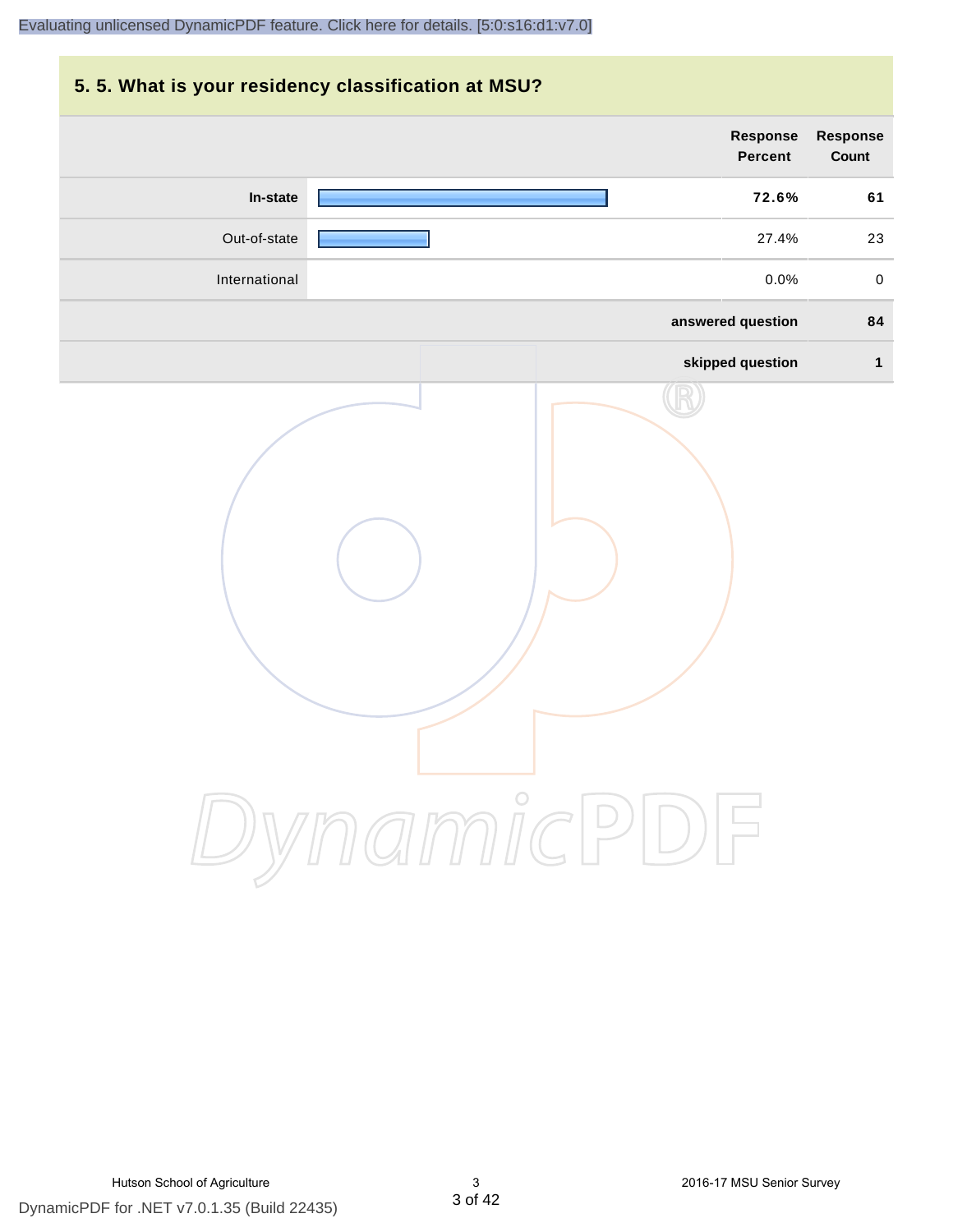| 5.5. What is your residency classification at MSU? |    |
|----------------------------------------------------|----|
| answered question                                  | 84 |
| skipped question                                   |    |

#### **6. 6. Age**

|               | Response<br><b>Percent</b> | <b>Response</b><br>Count |
|---------------|----------------------------|--------------------------|
| 24 or younger | 89.4%                      | 76                       |
| 25-34         | 8.2%                       | 7                        |
| $35 - 44$     | $\blacksquare$<br>2.4%     | 2                        |
| 45 or older   | 0.0%                       | $\mathbf 0$              |
|               | answered question          | 85                       |
|               | skipped question           | $\mathbf 0$              |

#### **7. 7. Has either of your parents received a bachelor's degree?**

|           | Response<br><b>Percent</b> | Response<br>Count |
|-----------|----------------------------|-------------------|
| Yes       | 49.4%                      | 42                |
| <b>No</b> | 50.6%                      | 43                |
|           | answered question          | 85                |
|           | skipped question           | $\bf{0}$          |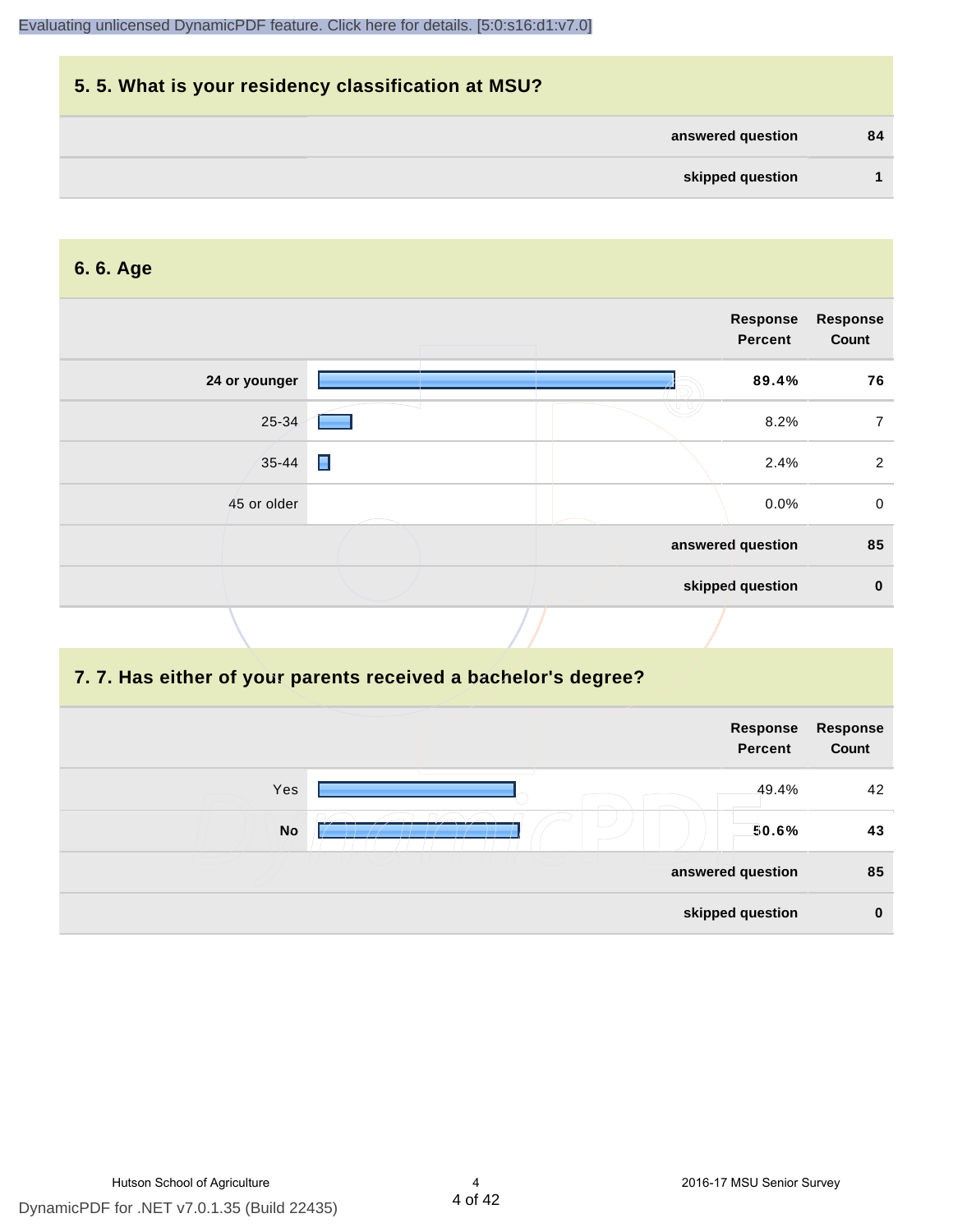#### **8. 8. Has either of your parents received a degree from MSU?**

|           | Response<br>Percent | Response<br>Count |
|-----------|---------------------|-------------------|
| Yes       | 16.7%               | 14                |
| <b>No</b> | 83.3%               | 70                |
|           | answered question   | 84                |
|           | skipped question    | л                 |

# **9. 9. What was your original entry status to MSU? answered question 85 skipped question 0 Response Percent Response Count Freshman 64.7% 55** Transfer from community college/technical school 25.9% 22 Transfer from 4-yr institution  $\begin{array}{|c|c|c|c|c|}\n\hline\n\text{1} & \text{2.4\%} & \text{3.4\%} \\
\hline\n\end{array}$

**10. 10. How many credits were transferred?**

|             |                   | Response<br><b>Percent</b> | <b>Response</b><br>Count |
|-------------|-------------------|----------------------------|--------------------------|
| 12 or fewer | Е                 | 3.3%                       | 1                        |
| 13-30       |                   | 20.0%                      | 6                        |
| $31 - 60$   |                   | 20.0%                      | 6                        |
| Over 60     |                   | 56.7%                      | 17                       |
|             | answered question |                            | 30                       |
|             |                   | skipped question           | 55                       |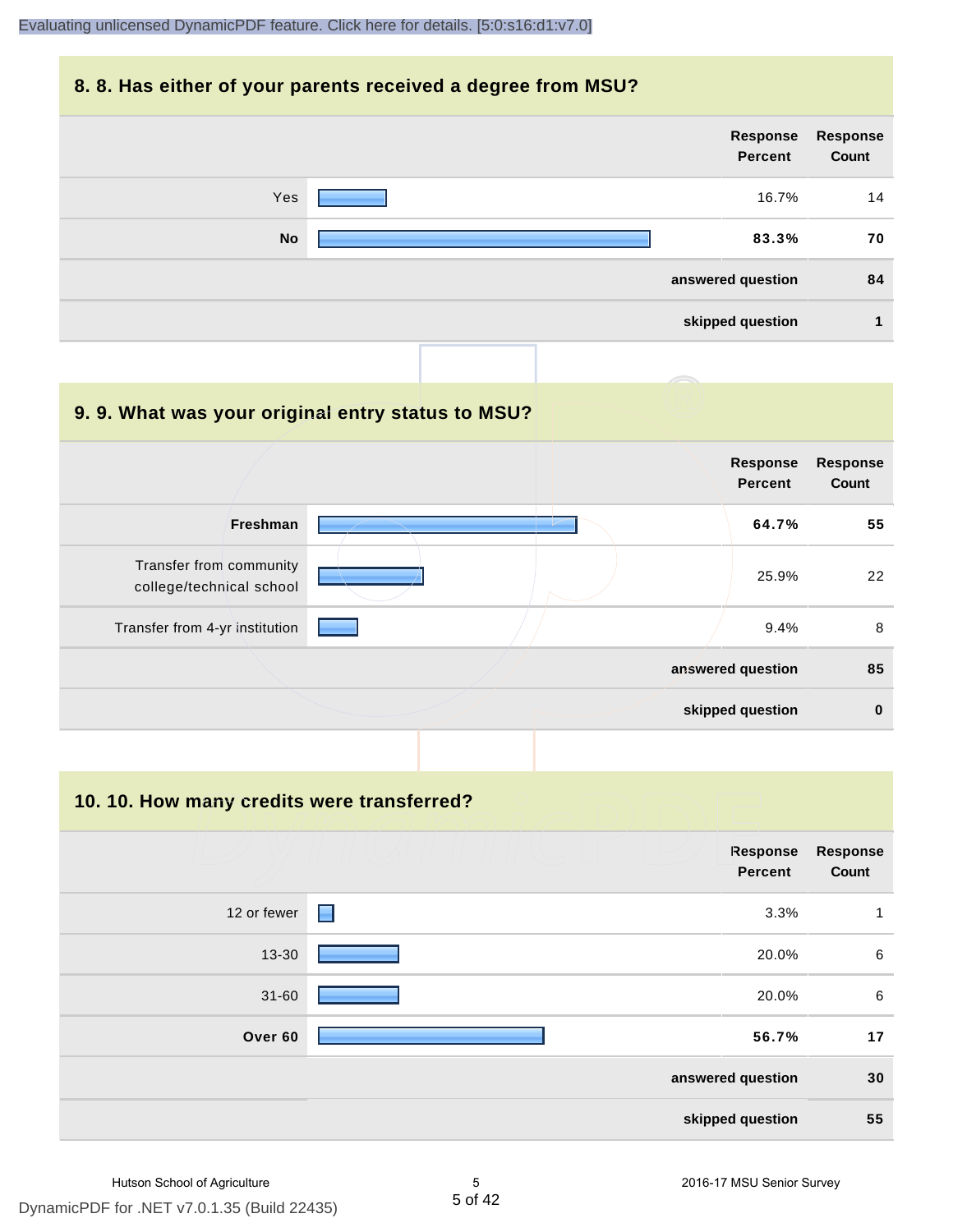#### **11. 11. Approximately what percent of your University Studies (general education) classes did you take at MSU?**

|                                                      |   |                                                                                                                                  | Response<br><b>Percent</b>        | <b>Response</b><br>Count |
|------------------------------------------------------|---|----------------------------------------------------------------------------------------------------------------------------------|-----------------------------------|--------------------------|
| Under 25%                                            |   |                                                                                                                                  | 63.3%                             | 19                       |
| 25-49%                                               |   |                                                                                                                                  | 13.3%                             | $\overline{4}$           |
| 50-74%                                               |   |                                                                                                                                  | 20.0%                             | $\,6\,$                  |
| 75-100%                                              | ▉ |                                                                                                                                  | 3.3%                              | $\mathbf{1}$             |
|                                                      |   |                                                                                                                                  | answered question                 | 30                       |
|                                                      |   |                                                                                                                                  | skipped question                  | 55                       |
|                                                      |   |                                                                                                                                  |                                   |                          |
| 12. 12. What has been your attendance status at MSU? |   |                                                                                                                                  |                                   |                          |
|                                                      |   |                                                                                                                                  | <b>Response</b><br><b>Percent</b> | <b>Response</b><br>Count |
| <b>Primarily full-time</b>                           |   |                                                                                                                                  | 98.8%                             | 84                       |
| Primarily part-time                                  | П |                                                                                                                                  | 1.2%                              | $\mathbf{1}$             |
|                                                      |   |                                                                                                                                  | answered question                 | 85                       |
|                                                      |   |                                                                                                                                  | skipped question                  | $\pmb{0}$                |
|                                                      |   | $\cap$<br><u> a shekara ta 1991 a shekara ta 1991 a shekara ta 1991 a shekara ta 1991 a shekara ta 1991 a shekara ta 1991 a </u> |                                   |                          |

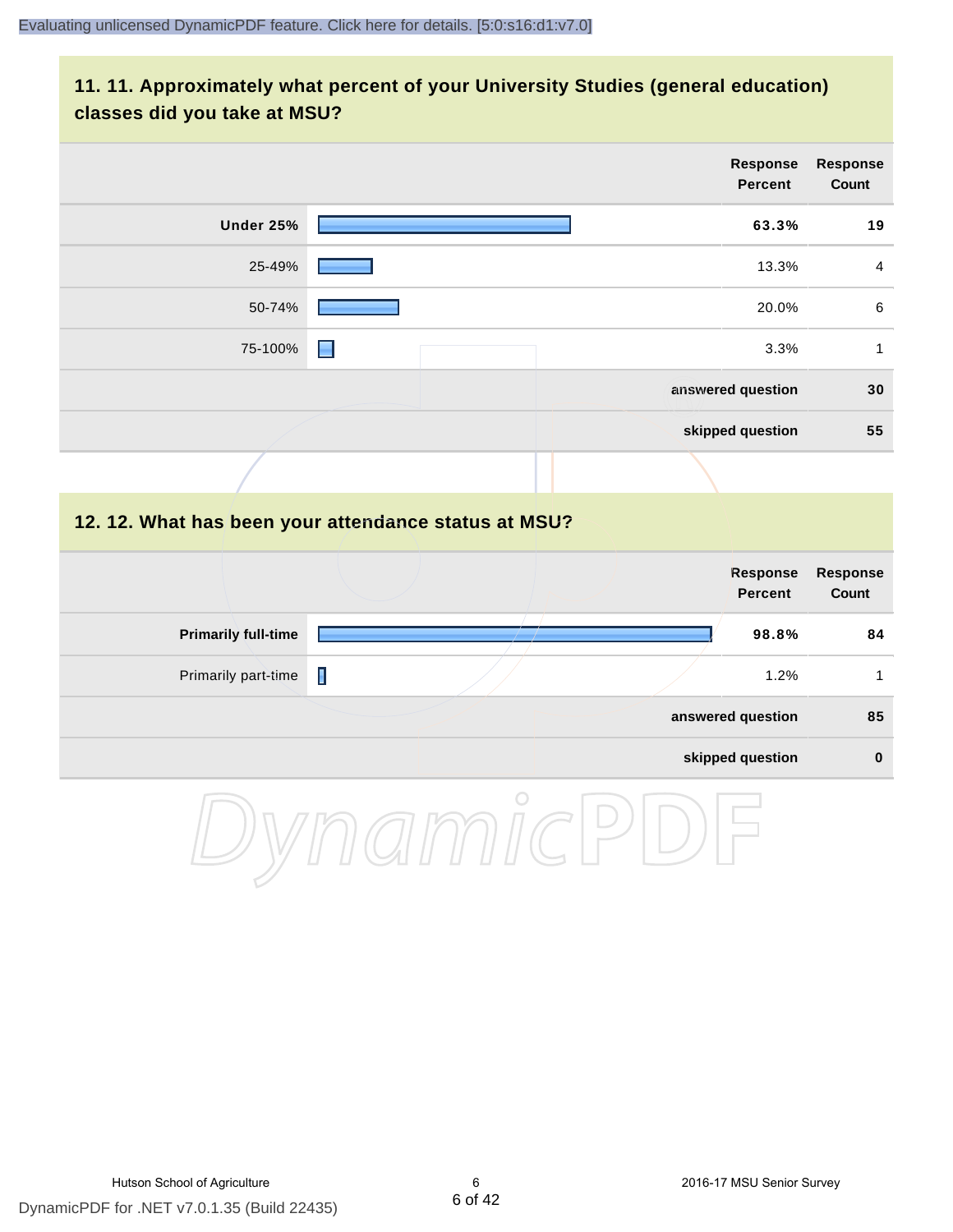# **13. 13. In which Residential College are you a member?**

|                            | <b>Response</b><br><b>Percent</b> | <b>Response</b><br>Count |
|----------------------------|-----------------------------------|--------------------------|
| Do not know                | 7.1%                              | 6                        |
| <b>Clark College</b>       | 15.3%                             | 13                       |
| Elizabeth College          | 11.8%                             | $10$                     |
| Franklin-Springer Colleges | 7.1%                              | $\,6\,$                  |
| <b>Hart College</b>        | 11.8%                             | 10                       |
| <b>Hester College</b>      | 7.1%                              | $\,6\,$                  |
| <b>Regents College</b>     | 9.4%                              | $\,8\,$                  |
| <b>Richmond College</b>    | 21.2%                             | 18                       |
| White College              | 9.4%                              | $\,8\,$                  |
|                            | answered question                 | 85                       |
|                            | skipped question                  | $\pmb{0}$                |

DynamicPDF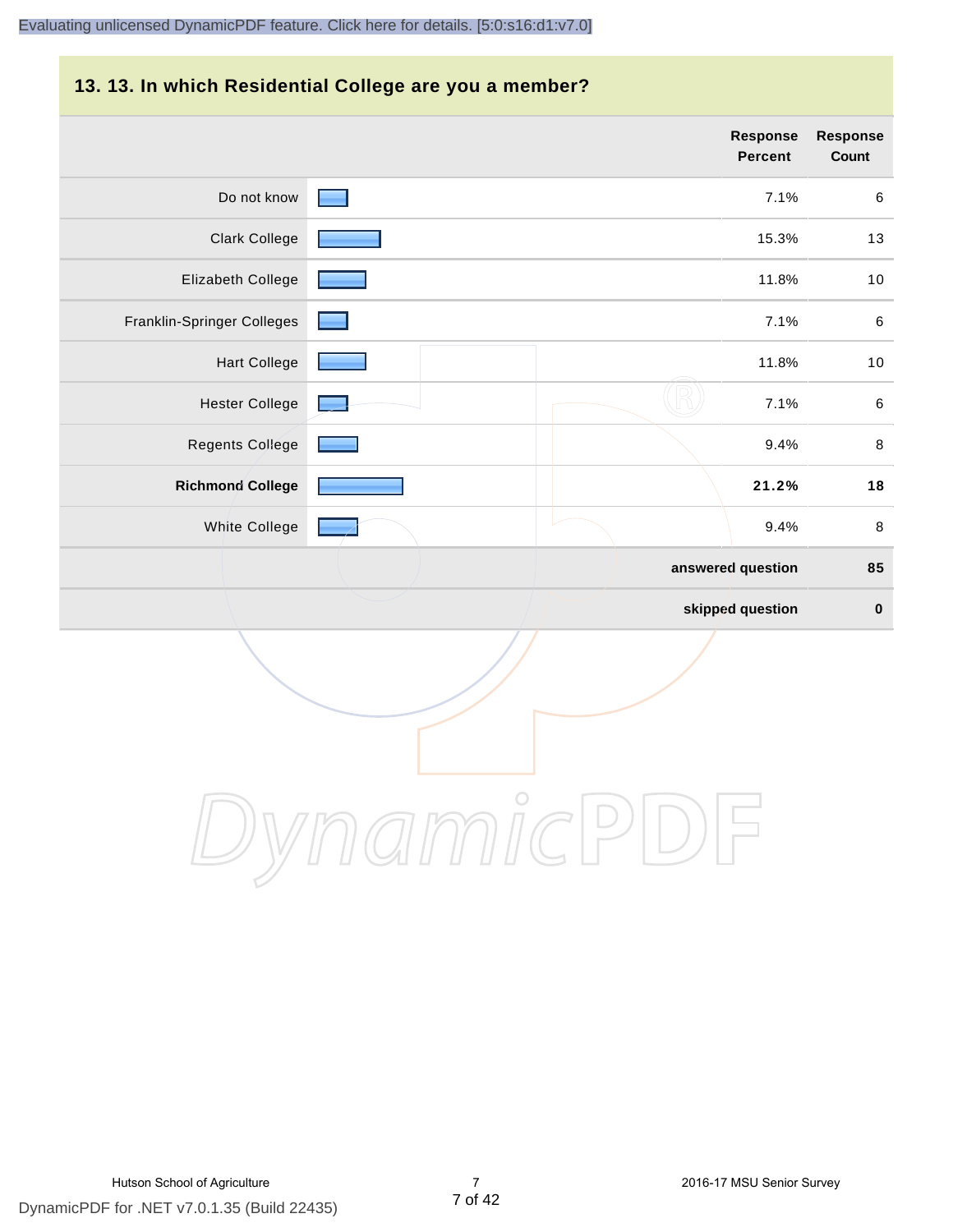| 13. 13. In which Residential College are you a member? |          |
|--------------------------------------------------------|----------|
| answered question                                      | 85       |
| skipped question                                       | $\bf{0}$ |

## **14. 14. Have you ever received any type of Financial Aid while at MSU? (scholarships, grants, work-study, etc.)**



**15. 15. How many years will it take you to complete your degree from the point of your initial enrollment in college (including any time at a previous institution)?**

|                   | <b>Response</b><br>Percent                      | Response<br>Count |
|-------------------|-------------------------------------------------|-------------------|
| Two               | 7.1%                                            | $\,6\,$           |
| Three             | $\bigcirc$<br>20.2%                             | 17                |
| Four              | 54.8%<br>________<br>$\prime$ $\prime$ $\prime$ | 46                |
| Five              | 13.1%                                           | 11                |
| Six               | $\blacksquare$<br>2.4%                          | $\sqrt{2}$        |
| More than six     | Ε<br>2.4%                                       | $\overline{c}$    |
| answered question |                                                 |                   |
|                   | skipped question                                | 1                 |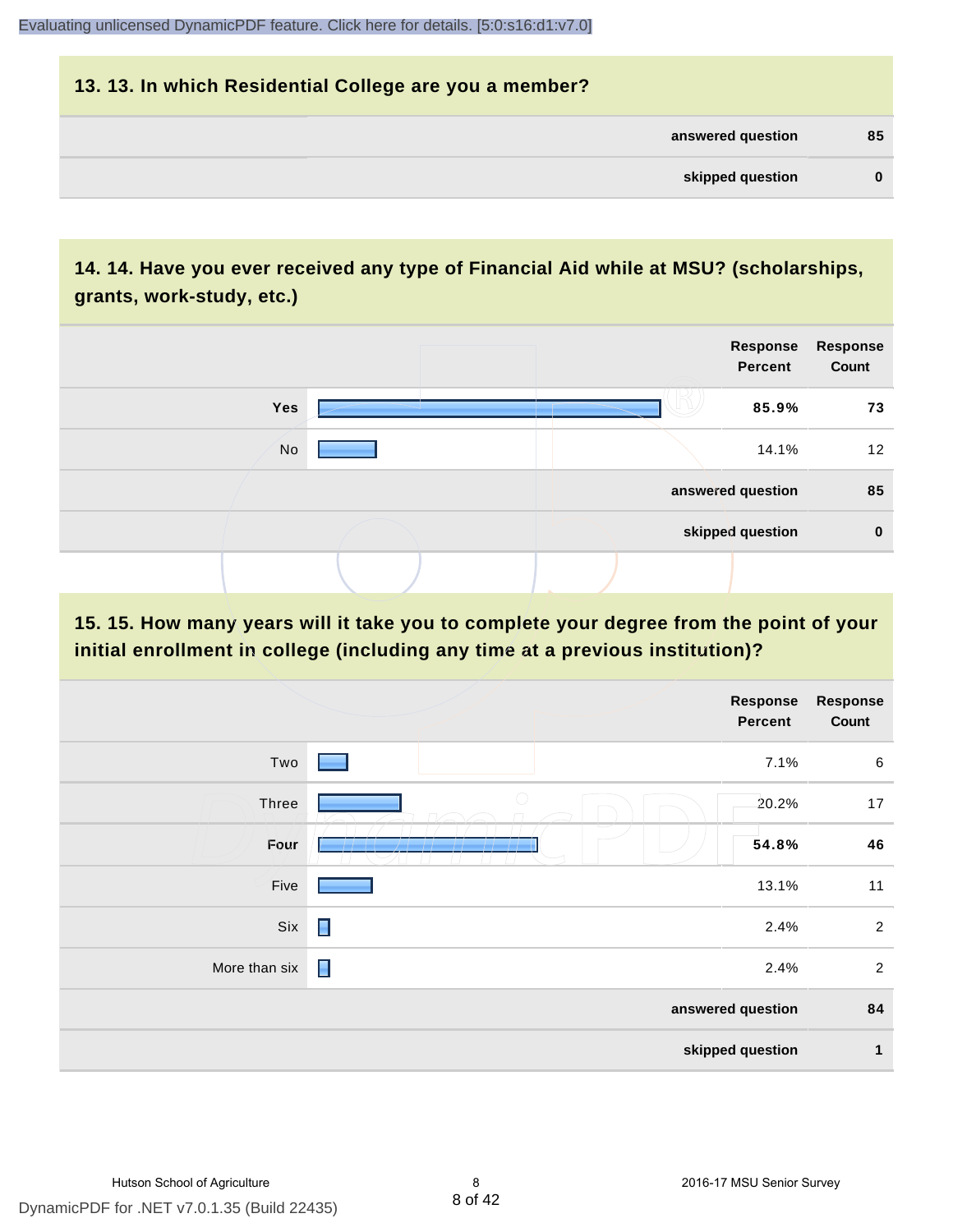#### **16. 16. In what range does your grade point average fall?**

|                | Response<br>Percent              |                |  |
|----------------|----------------------------------|----------------|--|
| Less than 2.00 | 0.0%                             | $\pmb{0}$      |  |
| 2.00-2.50      | 4.7%                             | $\overline{4}$ |  |
| 2.51-3.00      | 25.9%                            | 22             |  |
| $3.01 - 3.50$  | 37.6%                            | 32             |  |
| $3.51 - 4.00$  | 31.8%                            | 27             |  |
|                | answered question                | 85             |  |
|                | skipped question                 | $\mathbf 0$    |  |
|                | micl<br>$\overline{\phantom{1}}$ |                |  |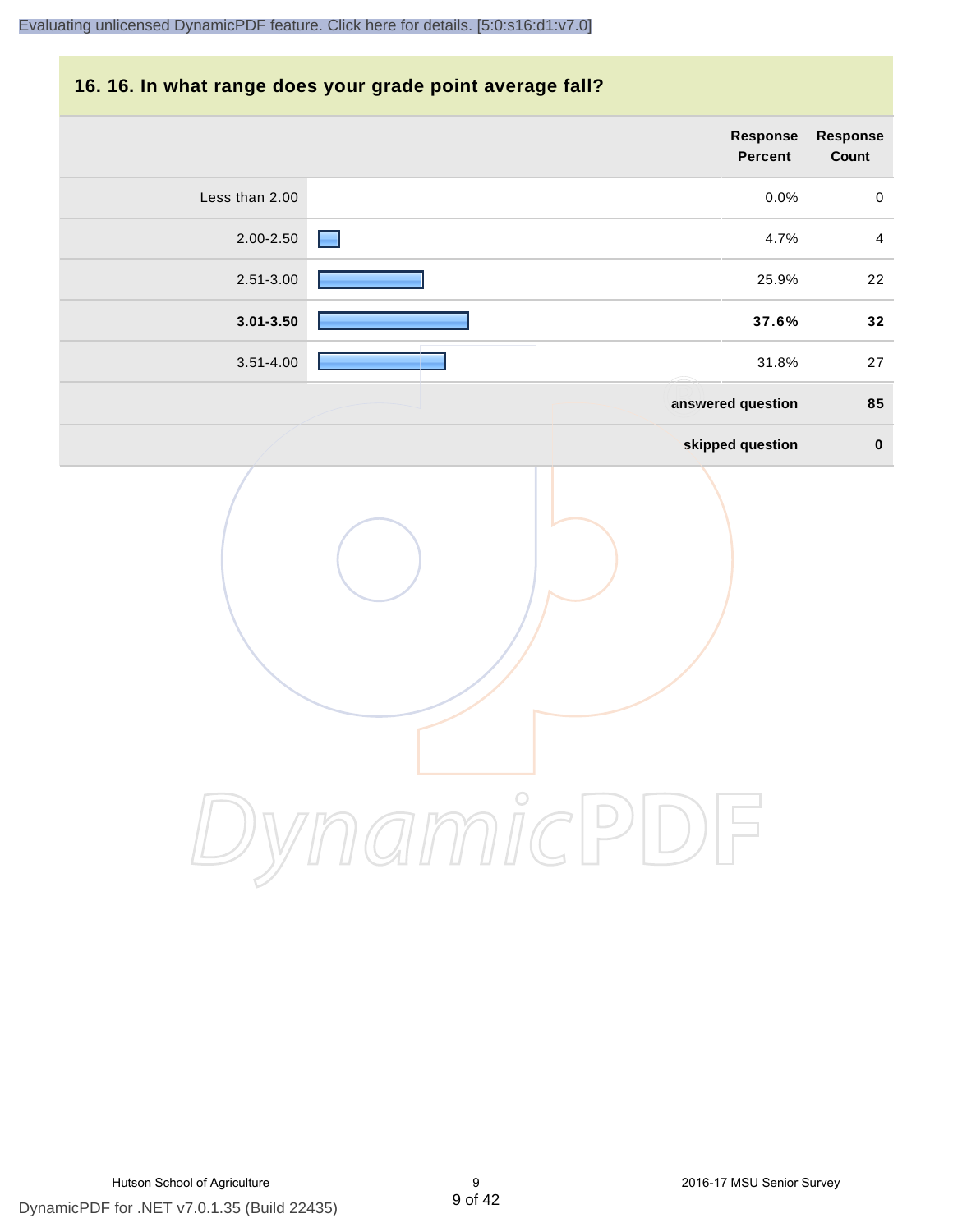|                                                          | <b>Response</b><br><b>Percent</b> |  | <b>Response</b><br>Count |
|----------------------------------------------------------|-----------------------------------|--|--------------------------|
| Accounting                                               | 0.0%                              |  | $\mathbf 0$              |
| Advertising                                              | 0.0%                              |  | $\,0\,$                  |
| Agricultural Science & Technology<br>(associate's)       | $\blacksquare$<br>3.5%            |  | $\sqrt{3}$               |
| <b>Agricultural Science (bachelor's)</b>                 | 58.8%                             |  | 50                       |
| Animal Technology/Animal-Equine                          | 15.3%                             |  | 13                       |
| Animal Technology/Vet Tech,<br>Pre-Vet                   | 23.5%                             |  | 20                       |
| <b>Applied Physics</b>                                   | 0.0%                              |  | $\mathbf 0$              |
| Art                                                      | 0.0%                              |  | $\,0\,$                  |
| <b>Athletic Training</b>                                 | 0.0%                              |  | $\mathbf 0$              |
| Biology                                                  | 0.0%                              |  | $\,0\,$                  |
| <b>Business Administration</b><br>(associate's)          | 0.0%                              |  | $\mathbf 0$              |
| <b>Business Administration</b><br>(bachelor's)           | $\bigcirc$<br>0.0%                |  | $\mbox{O}$               |
| <b>Career &amp; Technical Education</b><br>(associate's) | 0.0%                              |  | $\mathbf 0$              |
| <b>Career &amp; Technical Education</b><br>(bachelor's)  | 0.0%                              |  | $\mathbf 0$              |
| Chemistry                                                | 0.0%                              |  | $\mathsf{O}\xspace$      |
| <b>Civil Engineering Technology</b><br>(associate's)     | 0.0%                              |  | $\mathbf 0$              |
|                                                          | answered question                 |  | 85                       |
|                                                          | skipped question                  |  | $\pmb{0}$                |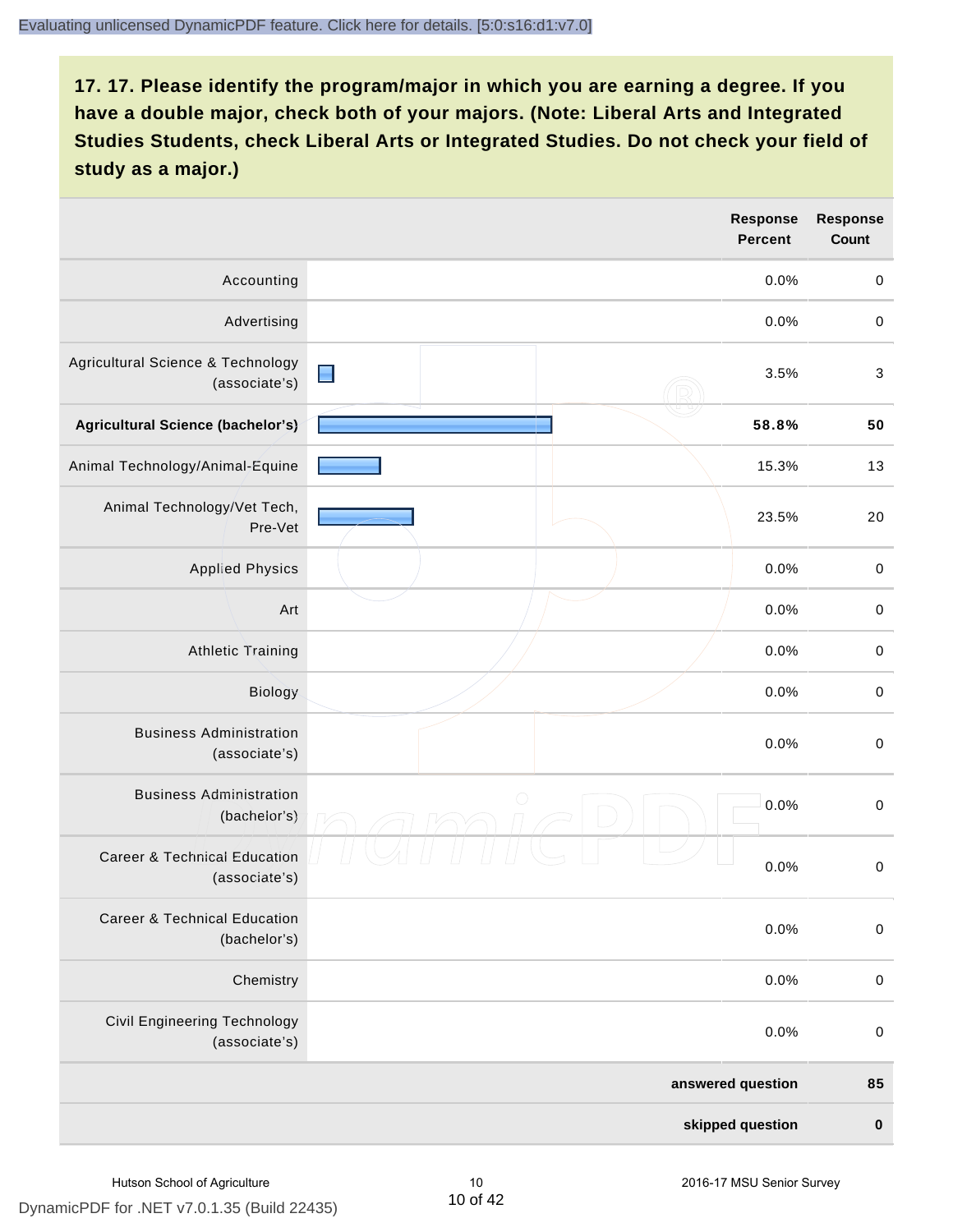| <b>Civil Engineering Technology</b><br>(bachelor's) | 0.0%               | $\mbox{O}$  |
|-----------------------------------------------------|--------------------|-------------|
| <b>Communication Disorders</b>                      | 0.0%               | $\mathbf 0$ |
| <b>Community Health</b>                             | 0.0%               | $\,0\,$     |
| <b>Computer Information Systems</b>                 | 0.0%               | $\,0\,$     |
| <b>Computer Science</b>                             | 0.0%               | $\mathbf 0$ |
| Creative Writing (BFA)                              | 0.0%               | $\mathbf 0$ |
| <b>Criminal Justice</b>                             | 0.0%               | $\mathbf 0$ |
| Economics                                           | 0.0%               | $\,0\,$     |
| <b>Electromechanical Engineering</b><br>Technology  | 0.0%               | $\pmb{0}$   |
| <b>Elementary School Education</b>                  | 0.0%               | $\mathbf 0$ |
| <b>Engineering Graphics &amp; Design</b>            | 0.0%               | $\pmb{0}$   |
| <b>Engineering Physics</b>                          | 0.0%               | $\pmb{0}$   |
| English                                             | 0.0%               | $\pmb{0}$   |
| English Education (TESOL)                           | 0.0%<br>$\bigcirc$ | $\mathbf 0$ |
| <b>Exercise Science</b>                             | 0.0%               | $\pmb{0}$   |
| Finance                                             | 0.0%               | $\,0\,$     |
| French                                              | 0.0%               | $\pmb{0}$   |
| General Studies (associate's)                       | 0.0%               | $\mathbf 0$ |
| Geosciences                                         | 0.0%               | $\mathbf 0$ |
| German                                              | 0.0%               | $\mathbf 0$ |
|                                                     | answered question  | 85          |
|                                                     | skipped question   | $\pmb{0}$   |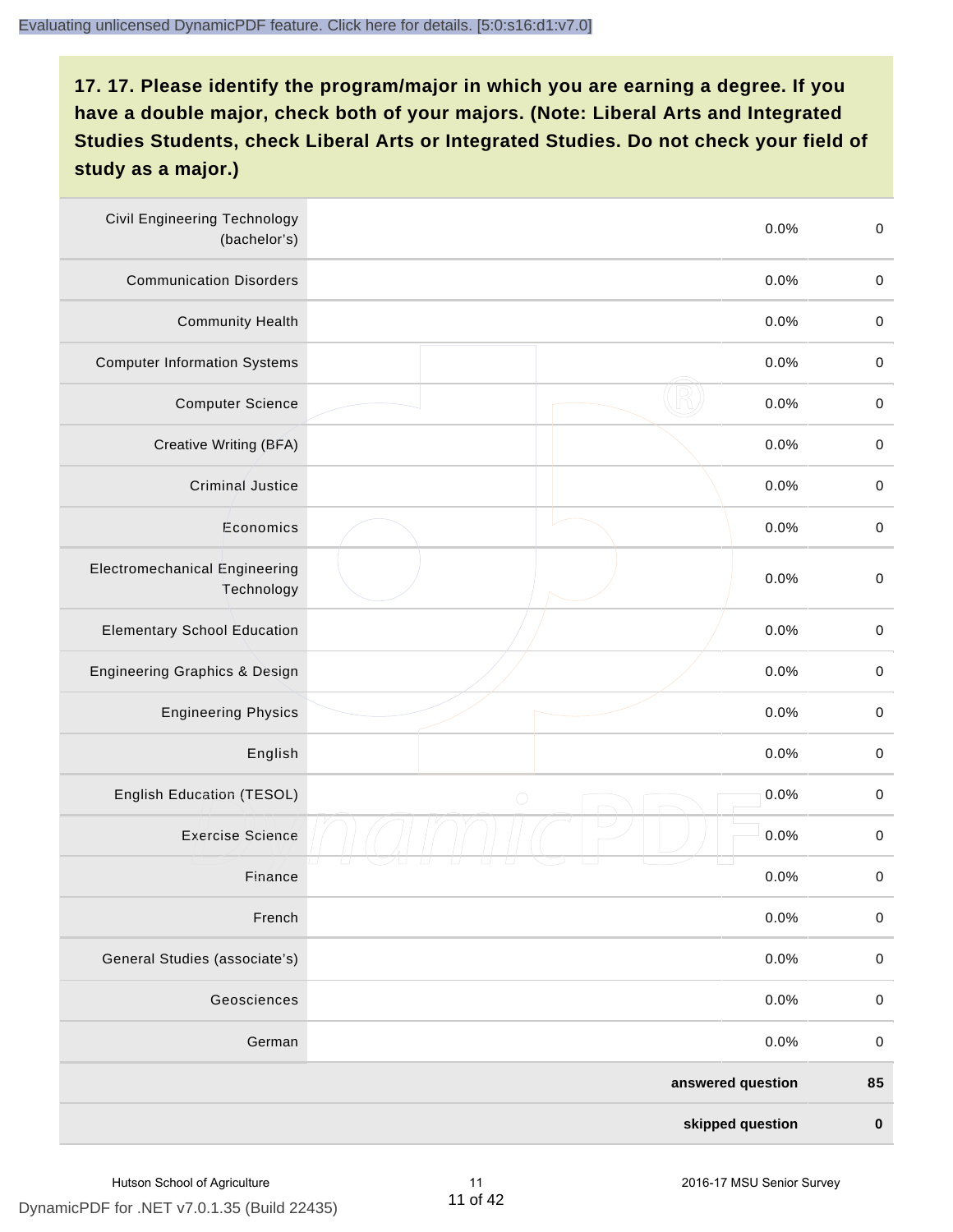| <b>Graphic Communications Media</b>            |                   | 0.0%      | $\,0\,$     |
|------------------------------------------------|-------------------|-----------|-------------|
| Health & Physical Education                    |                   | 0.0%      | $\mathbf 0$ |
| <b>Health Information Administration</b>       |                   | 0.0%      | $\mathbf 0$ |
| History                                        |                   | 0.0%      | $\pmb{0}$   |
| <b>Industrial Technology</b><br>(associate's)  |                   | 0.0%      | $\mathbf 0$ |
| Integrated Studies (BIS)                       |                   | 0.0%      | $\mathbf 0$ |
| Interdisciplinary Early Childhood<br>Education |                   | 0.0%      | $\mathbf 0$ |
| <b>Interior Design</b>                         |                   | 0.0%      | $\pmb{0}$   |
| <b>International Business</b>                  |                   | 0.0%      | $\mathbf 0$ |
| <b>International Studies</b>                   |                   | 0.0%      | $\,0\,$     |
| Japanese                                       |                   | 0.0%      | $\pmb{0}$   |
| Journalism                                     |                   | 0.0%      | $\pmb{0}$   |
| Learning & Behavior Disorders                  |                   | 0.0%      | $\pmb{0}$   |
| <b>Liberal Arts</b>                            | $\bigcirc$        | 0.0%      | $\mathbf 0$ |
| Logistics & Supply Chain<br>Management         |                   | 0.0%      | $\pmb{0}$   |
| Management                                     |                   | 0.0%      | $\pmb{0}$   |
| <b>Manufacturing Technology</b>                |                   | 0.0%      | $\pmb{0}$   |
| Marketing                                      |                   | 0.0%      | $\mathbf 0$ |
| Mathematics                                    |                   | 0.0%      | $\,0\,$     |
|                                                | answered question |           | 85          |
| skipped question                               |                   | $\pmb{0}$ |             |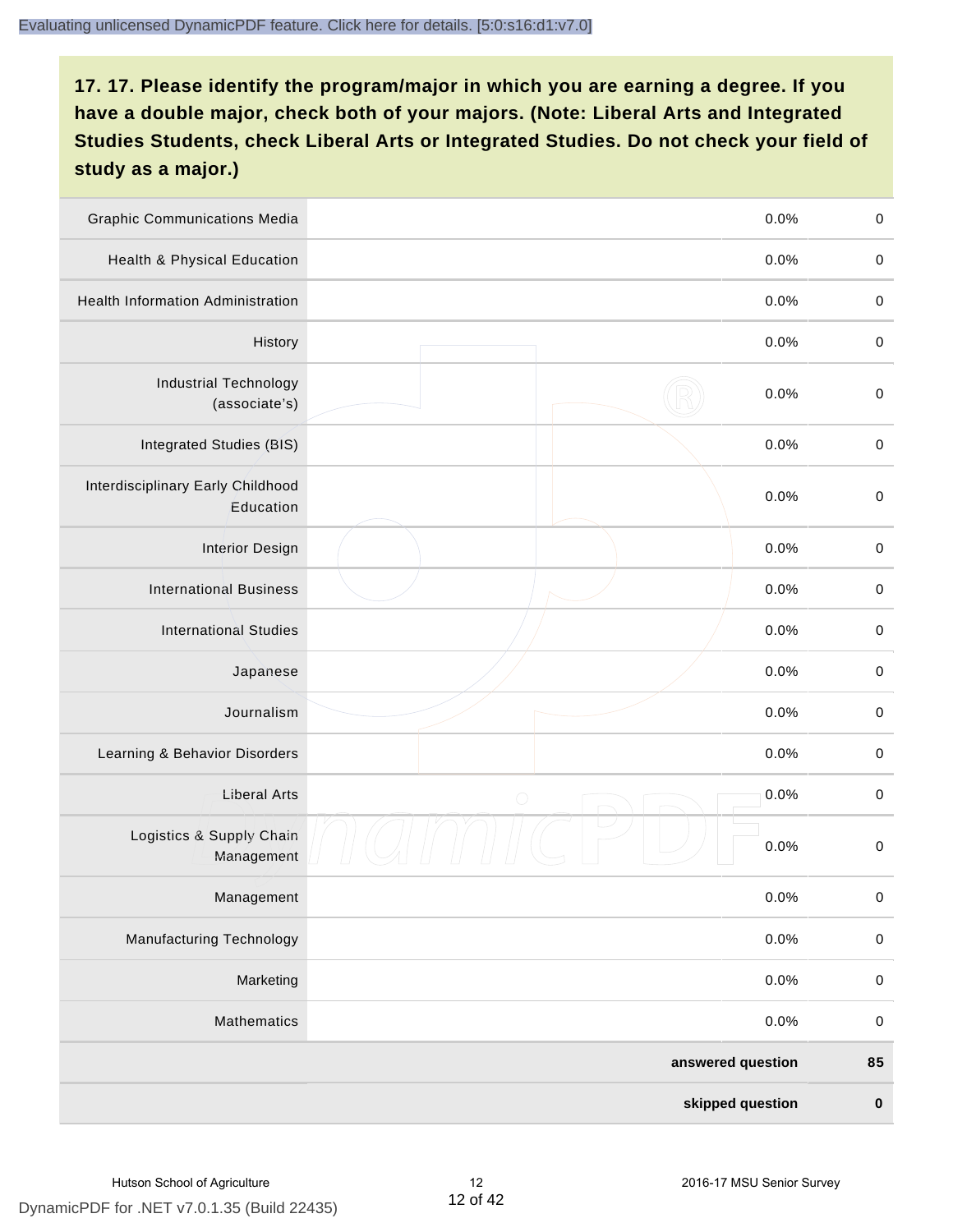| <b>Middle School Education</b>            | 0.0%               | $\mathbf 0$ |
|-------------------------------------------|--------------------|-------------|
| Music                                     | 0.0%               | $\mathbf 0$ |
| <b>Music Business</b>                     | 0.0%               | $\pmb{0}$   |
| Nonprofit Leadership Studies              | 0.0%               | $\mathbf 0$ |
| Nursing                                   | 0.0%               | $\pmb{0}$   |
| Nursing/RN to BSN                         | 0.0%               | $\,0\,$     |
| Nutrition, Dietetics, & Food Mgmt         | 0.0%               | $\mathbf 0$ |
| Occupational Safety and Health            | 0.0%               | $\mathbf 0$ |
| Organizational Communication              | 0.0%               | $\mathbf 0$ |
| Philosophy                                | 0.0%               | $\pmb{0}$   |
| Physics                                   | 0.0%               | $\pmb{0}$   |
| <b>Political Science</b>                  | 0.0%               | $\mathbf 0$ |
| Psychology                                | 0.0%               | $\mathbf 0$ |
| <b>Public Administration</b>              | 0.0%               | $\pmb{0}$   |
| <b>Public Relations</b>                   | 0.0%<br>$\bigcirc$ | $\pmb{0}$   |
| <b>Recreation &amp; Leisure Services</b>  | 0.0%               | $\pmb{0}$   |
| Social Work                               | 0.0%               | $\pmb{0}$   |
| Sociology                                 | 0.0%               | $\mathbf 0$ |
| Spanish                                   | 0.0%               | $\pmb{0}$   |
| <b>Telecommunications Systems</b><br>Mgmt | 0.0%               | $\mathbf 0$ |
|                                           | answered question  | 85          |
| skipped question                          |                    | $\pmb{0}$   |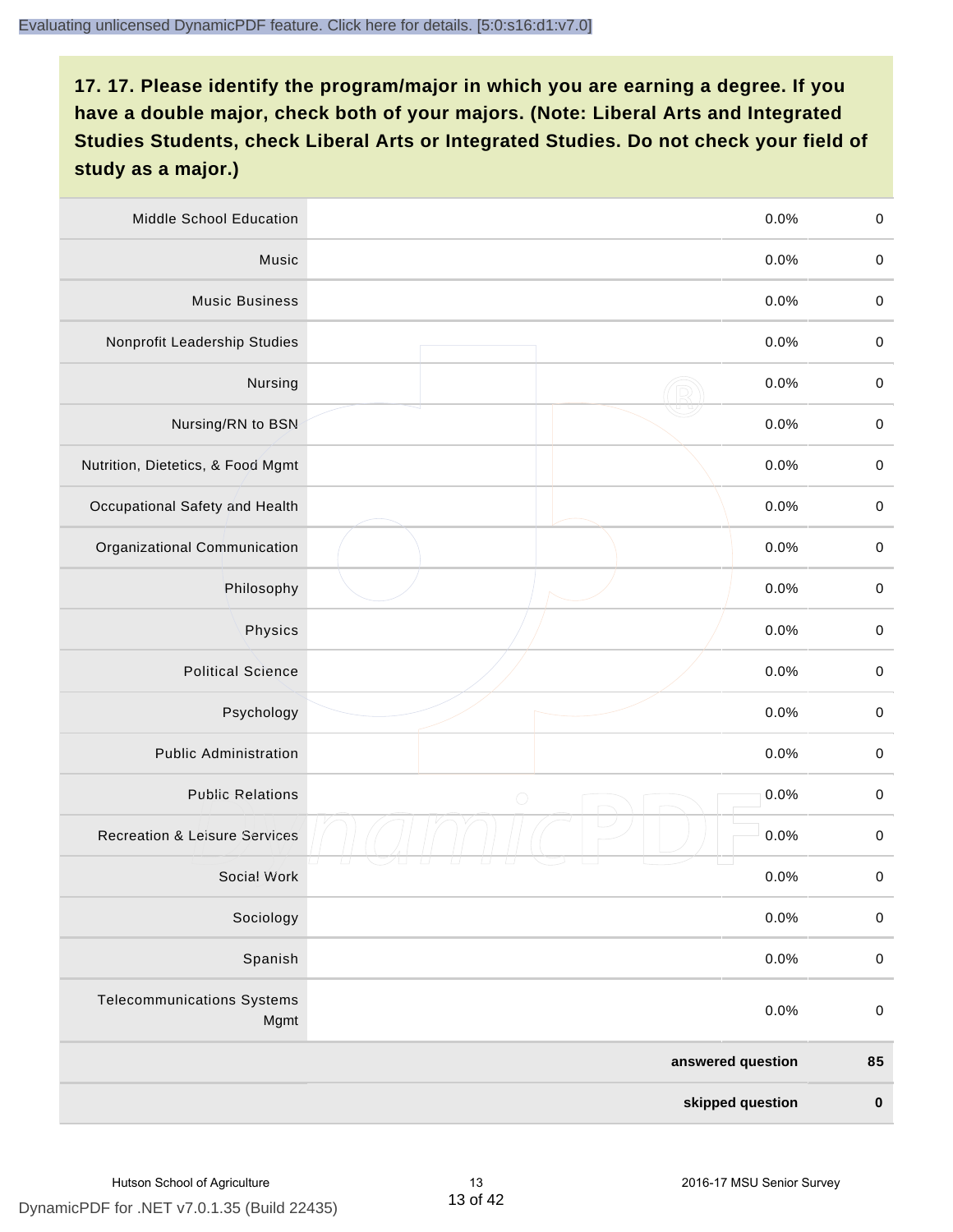| 0  | $0.0\%$           | <b>Television Production</b>    |
|----|-------------------|---------------------------------|
| 0  | $0.0\%$           | Theatre                         |
| 0  | $0.0\%$           | Wildlife & Conservation Biology |
| 85 | answered question |                                 |
| 0  | skipped question  |                                 |
|    | J 9               |                                 |

#### **18. 20. What is the highest degree you eventually hope to receive?**

|                      | Response<br>Percent |                   | <b>Response</b><br>Count |
|----------------------|---------------------|-------------------|--------------------------|
| Associate            | I                   | 1.2%              | 1                        |
| <b>Baccalaureate</b> |                     | 57.6%             | 49                       |
| Graduate             |                     | 29.4%             | 25                       |
| Professional         |                     | 11.8%             | 10                       |
|                      |                     | answered question | 85                       |
|                      |                     | skipped question  | $\mathbf 0$              |
|                      |                     |                   |                          |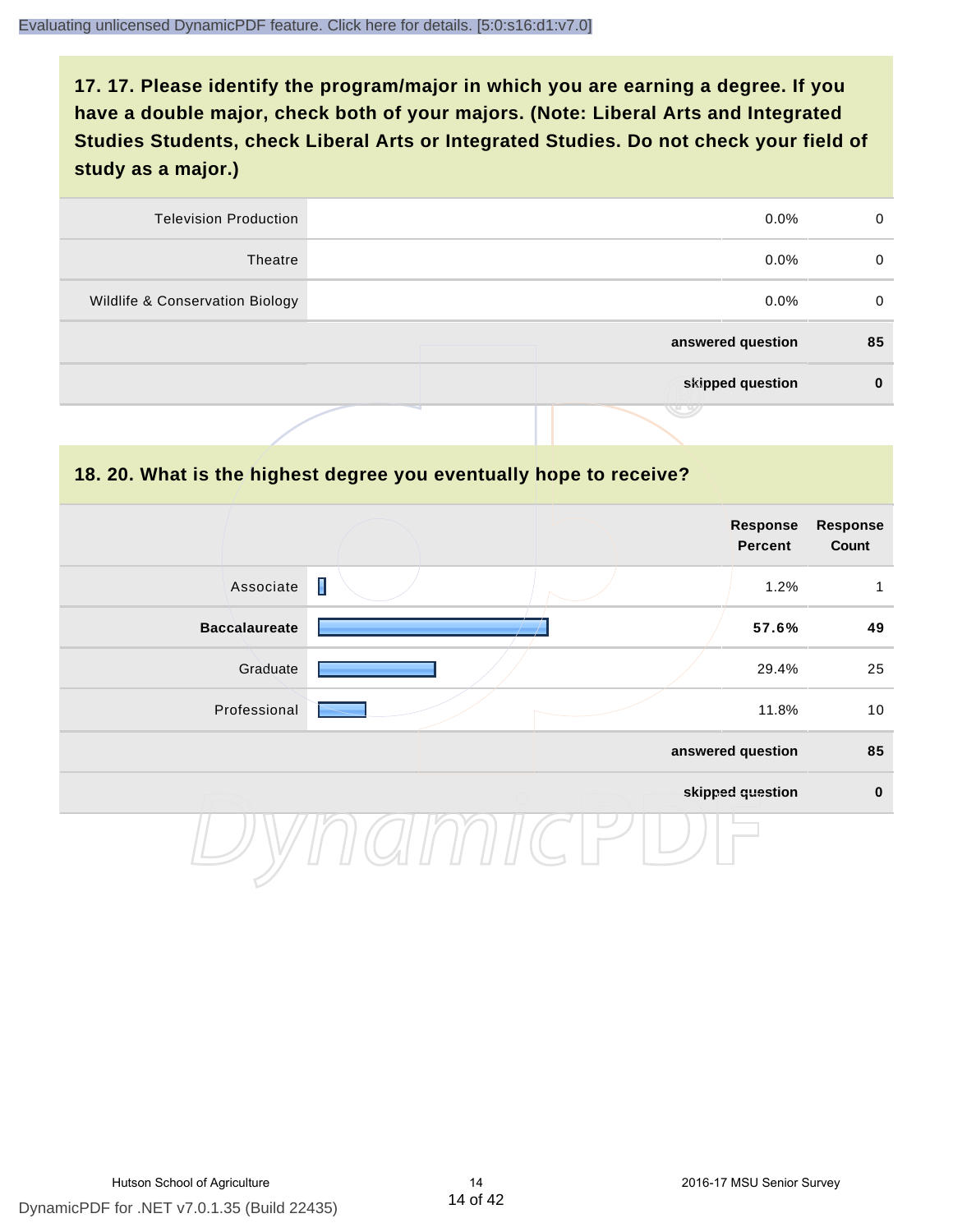| 19. 21. Which best describes your situation? |                   |                 |
|----------------------------------------------|-------------------|-----------------|
|                                              | <b>Response</b>   | <b>Response</b> |
|                                              | <b>Percent</b>    | <b>Count</b>    |
| Did not change major/area                    | 67.1%             | 57              |
| Did not initially declare major/area         | 0.0%              | $\mathbf 0$     |
| Changed major/area                           | 32.9%             | 28              |
|                                              | answered question | 85              |
|                                              | skipped question  | $\mathbf 0$     |
|                                              | DynamicPDF        |                 |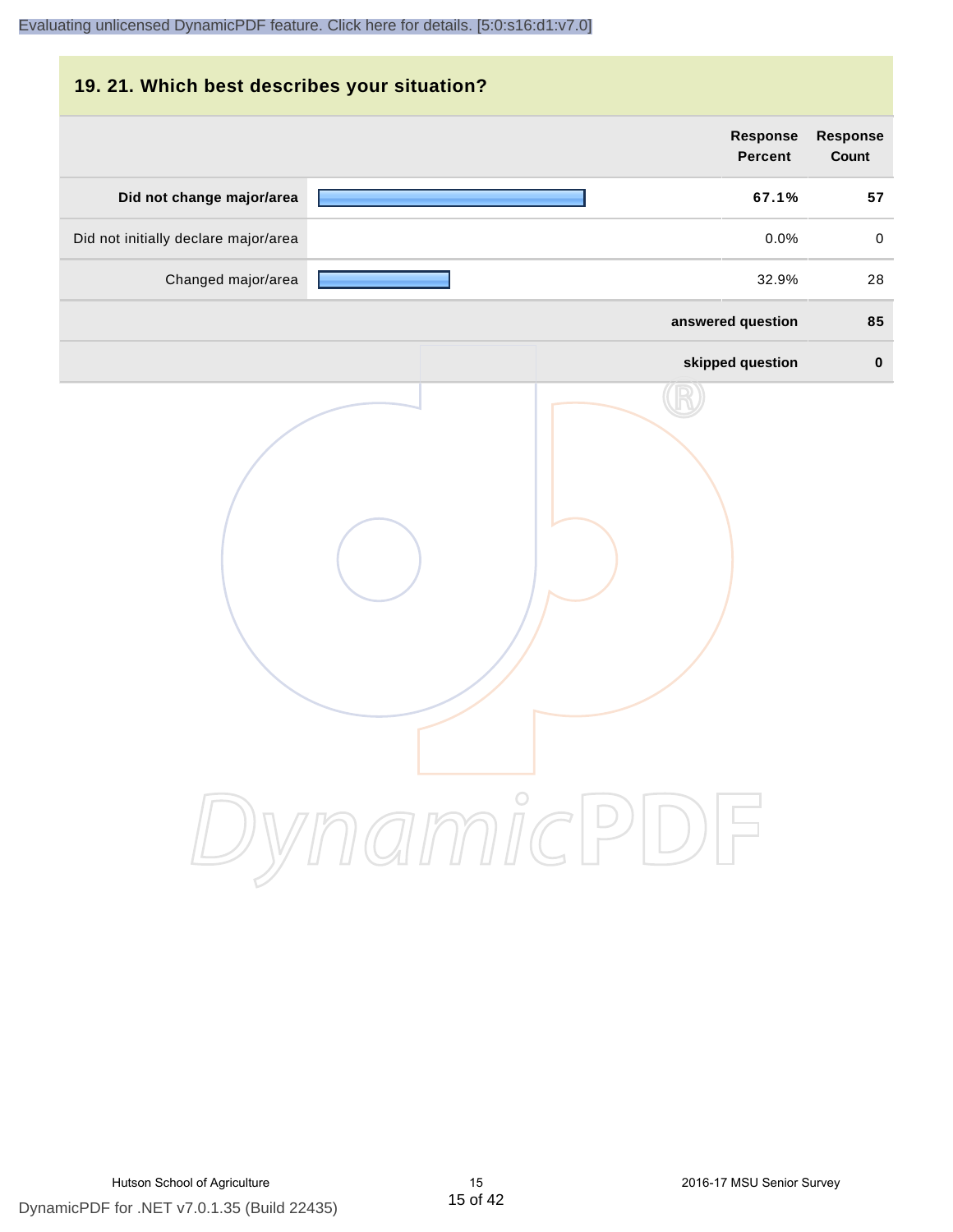# **19. 21. Which best describes your situation? answered question 85 skipped question 0**

# **20. 22. While school was in session during the past year, how many hours per week, on average, did you work for pay?**

|                    |   | Response<br><b>Percent</b> | <b>Response</b><br>Count |
|--------------------|---|----------------------------|--------------------------|
| Did not work       |   | 21.2%                      | 18                       |
| Worked 1-10 hrs    |   | 11.8%                      | 10                       |
| Worked 11-20 hrs   |   | 30.6%                      | 26                       |
| Worked 21-30 hrs   |   | 23.5%                      | 20                       |
| Worked 31-40 hrs   |   | 11.8%                      | 10                       |
| Worked over 40 hrs | П | 1.2%                       | 1                        |
|                    |   | answered question          | 85                       |
|                    |   | skipped question           | $\pmb{0}$                |

**21. 23. For the most part, were classes offered at times convenient to you?**

|                  | Response<br>Percent | Response<br>Count |
|------------------|---------------------|-------------------|
| <b>Yes</b>       | 97.6%               | 83                |
| No               | П<br>2.4%           | 2                 |
|                  | answered question   | 85                |
| skipped question |                     |                   |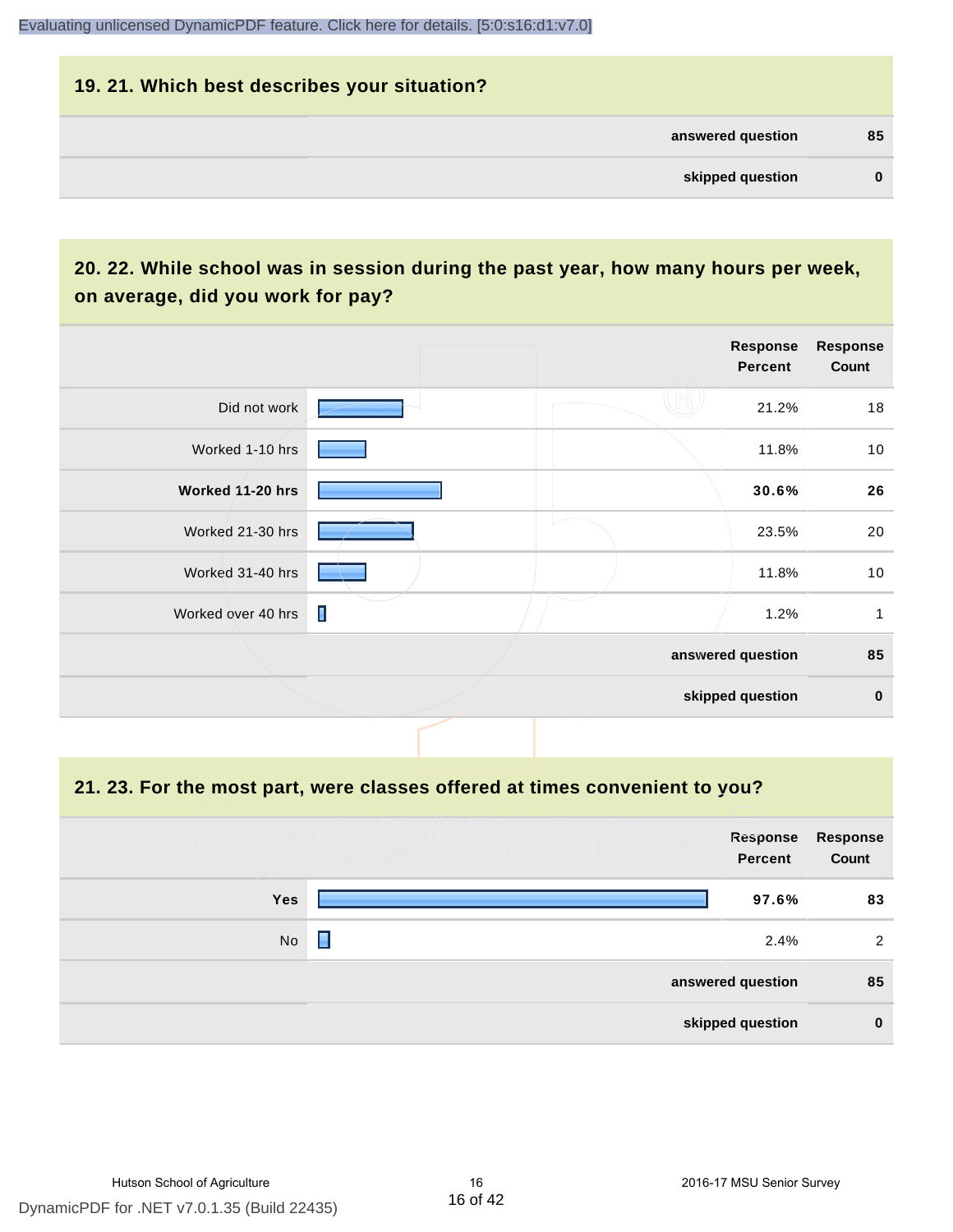#### **22. 24. What time would you have preferred?**

| <b>Response</b><br>Count | Response<br>Percent |                |
|--------------------------|---------------------|----------------|
| $\mathbf 0$              | 0.0%                | Late afternoon |
| 1                        | 50.0%               | <b>Evening</b> |
| $\mathbf 0$              | 0.0%                | Weekend        |
| $\mathbf{1}$             | 50.0%               | During the day |
| $\mathbf 0$              | 0.0%                | Online         |
| $\mathbf{2}$             | answered question   |                |
| 83                       | skipped question    |                |
|                          |                     |                |

# **23. 25. Which best describes the location where you completed the majority of your courses?**

|                        |                | Response<br><b>Percent</b> | <b>Response</b><br>Count |
|------------------------|----------------|----------------------------|--------------------------|
| <b>Murray</b>          |                | 98.8%                      | 84                       |
| Paducah                |                | 0.0%                       | $\,0\,$                  |
| Ft. Campbell           |                | 0.0%                       | $\,0\,$                  |
| Madisonville           | $\bigcirc$     | 0.0%                       | $\,0\,$                  |
| Hopkinsville           |                | 0.0%                       | $\mathbf 0$              |
| Henderson              |                | 0.0%                       | $\mathbf 0$              |
| Online                 |                | 0.0%                       | $\,0\,$                  |
| Other (please specify) | $\blacksquare$ | 1.2%                       | $\mathbf{1}$             |
|                        |                | answered question          | 85                       |
|                        |                | skipped question           | $\pmb{0}$                |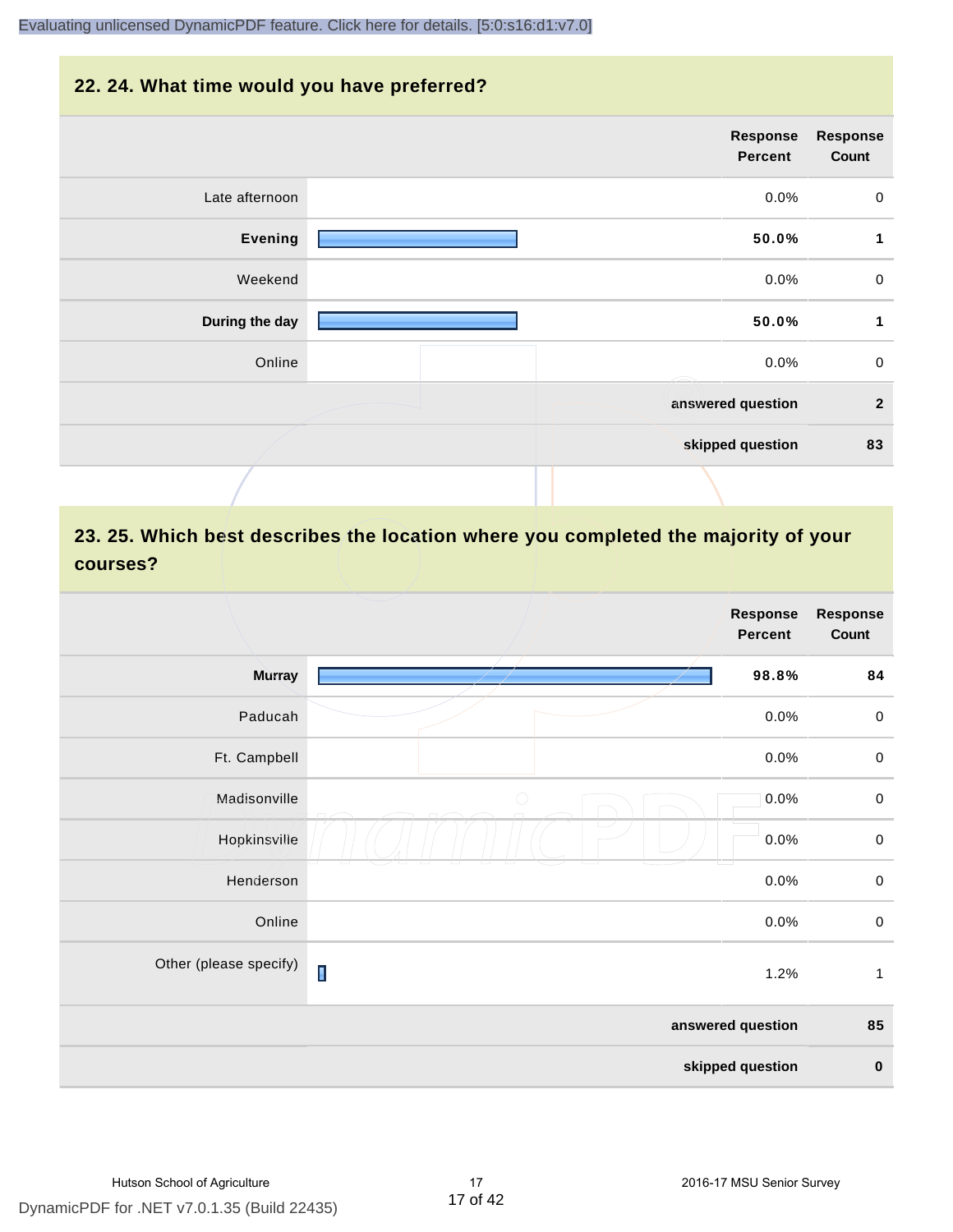#### **24. 26. Did you take any online courses while at Murray State?**

| Response<br>Count | Response<br>Percent |            |
|-------------------|---------------------|------------|
| 78                | 91.8%               | <b>Yes</b> |
| 7                 | 8.2%                | No         |
| 85                | answered question   |            |
| $\bf{0}$          | skipped question    |            |
|                   |                     |            |

## **25. 27. Did it take you an extra semester or more to complete degree requirements at Murray State?**

| <b>Response</b><br>Count | Response<br>Percent |                          |            |  |
|--------------------------|---------------------|--------------------------|------------|--|
| 21                       | 24.7%               |                          | Yes        |  |
| 64                       | 75.3%               | $\overline{\phantom{a}}$ | ${\sf No}$ |  |
| 85                       | answered question   |                          |            |  |
| $\pmb{0}$                | skipped question    |                          |            |  |
|                          |                     | $\circ$                  |            |  |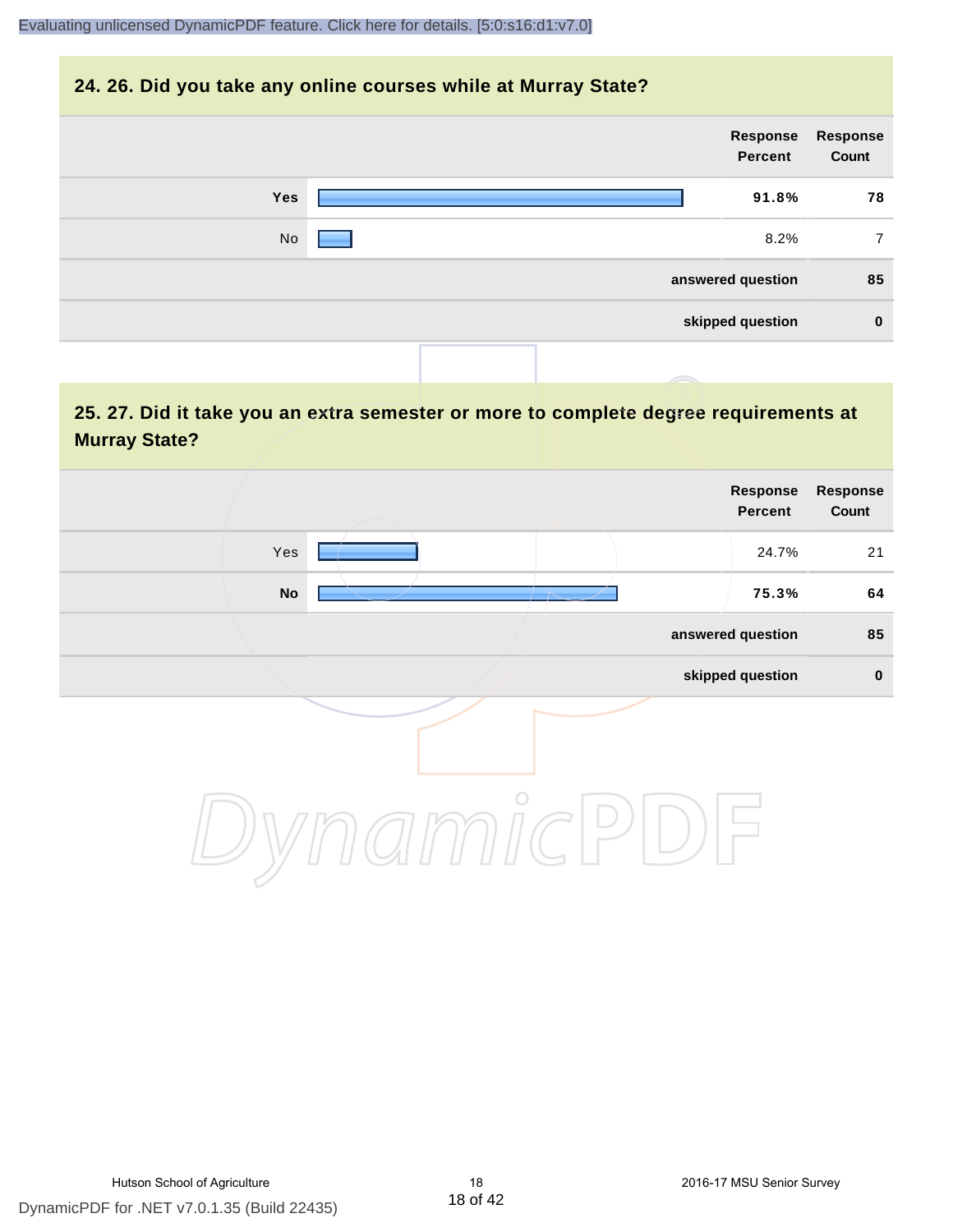#### **26. 28. Why did it take you an extra semester or more? Response Response Percent Count** Work obligation limited my and in 4.8% 1 enrollment. Family obligations limited my 9.5% 2 enrollment. Tuition and other costs of 9.5% 2 attendance limited my enrollment. A decision to change majors 23.8% 5 added to my requirements. **A required course or courses 28.6% 6 were not offered.** Credits were lost transferring to 9.5% 2 Murray State. Other (please specify) 23.8% 5 **answered question 21 skipped question 64**

DynamicPDF for .NET v7.0.1.35 (Build 22435) Hutson School of Agriculture 19 2016-17 MSU Senior Survey

DynamicPDI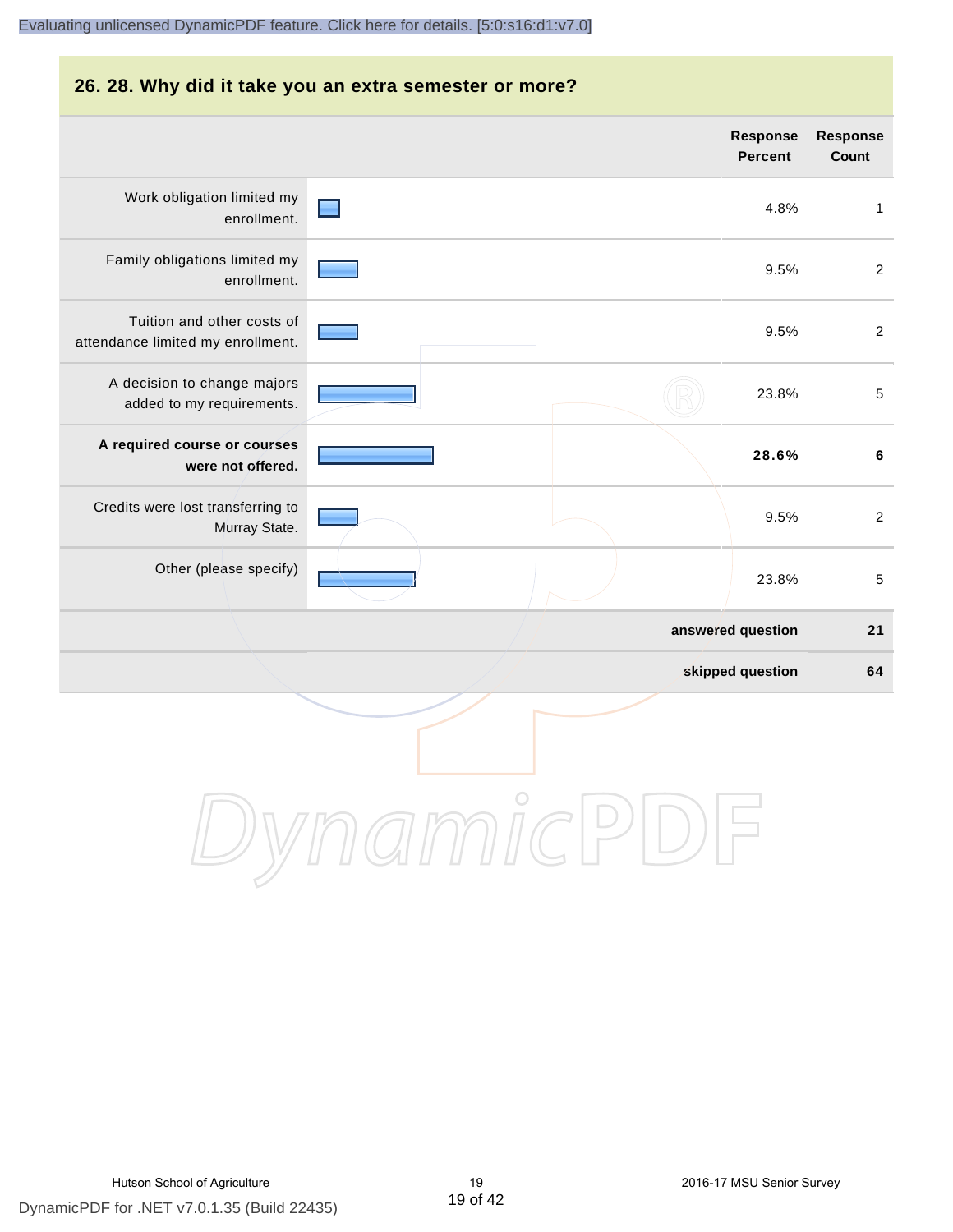| 26. 28. Why did it take you an extra semester or more? |    |
|--------------------------------------------------------|----|
| answered question                                      | 21 |
| skipped question                                       | 64 |

# **27. 29. Did you have trouble getting any course(s) you needed while at Murray State?**

|                                                                            |   | <b>Response</b><br><b>Percent</b> | <b>Response</b><br>Count |
|----------------------------------------------------------------------------|---|-----------------------------------|--------------------------|
| Yes                                                                        |   | 29.4%                             | 25                       |
| <b>No</b>                                                                  |   | 70.6%                             | 60                       |
|                                                                            |   | answered question                 | 85                       |
|                                                                            |   | skipped question                  | $\bf{0}$                 |
|                                                                            |   |                                   |                          |
| 28. 30. Why did you have trouble getting the course?                       |   |                                   |                          |
|                                                                            |   | Response<br><b>Percent</b>        | Response<br><b>Count</b> |
| The course was not offered the<br>semester I needed it.                    |   | 28.0%                             | $\overline{7}$           |
| The course was not offered at<br>hours convenient to my work<br>schedule.  |   | 4.0%                              | $\mathbf{1}$             |
| The course was not offered at<br>hours suitable for my school<br>schedule. |   | 20.0%                             | 5                        |
| All course sections were closed.                                           |   | 44.0%                             | 11                       |
| I was unaware of the prerequisites<br>for the course.                      | ■ | 4.0%                              | $\mathbf{1}$             |
|                                                                            |   | answered question                 | 25                       |
|                                                                            |   | skipped question                  | 60                       |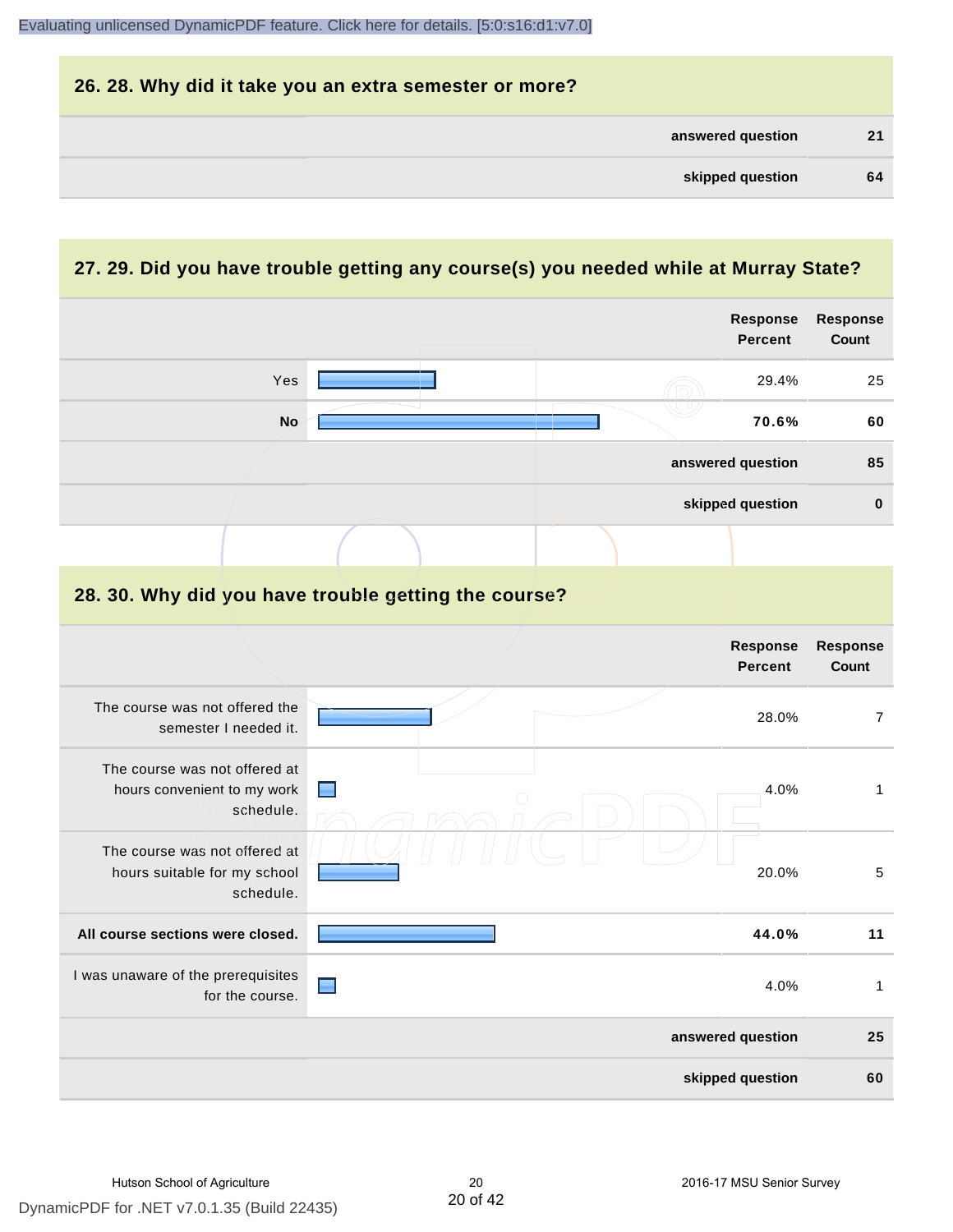## **29. 31. Which statement best describes your experience with off-campus coop/internship?**

|                                    |   | <b>Response</b><br><b>Percent</b> | <b>Response</b><br>Count |
|------------------------------------|---|-----------------------------------|--------------------------|
| Cannot judge; I did not have one.  |   | 42.9%                             | 36                       |
| My experience was very valuable.   |   | 41.7%                             | 35                       |
| My experience was valuable.        |   | 13.1%                             | 11                       |
| My experience was of little value. | П | 2.4%                              | $\overline{2}$           |
| My experience was of no value.     |   | $0.0\%$                           | 0                        |
|                                    |   | answered question                 | 84                       |
|                                    |   | skipped question                  | 1                        |
|                                    |   |                                   |                          |

# **30. 32. Which statement best describes your experience with on-campus facultydirected research, scholarly, or creative project?**

|                                    | <b>Response</b><br><b>Percent</b> | <b>Response</b><br>Count |
|------------------------------------|-----------------------------------|--------------------------|
| Cannot judge; I did not have one.  | 46.4%                             | 39                       |
| My experience was very valuable.   | 31.0%                             | 26                       |
| My experience was valuable.        | 17.9%                             | 15                       |
| My experience was of little value. | 吃<br>3.6%                         | 3                        |
| My experience was of no value.     | Π<br>1.2%                         |                          |
|                                    | answered question                 | 84                       |
|                                    | skipped question                  |                          |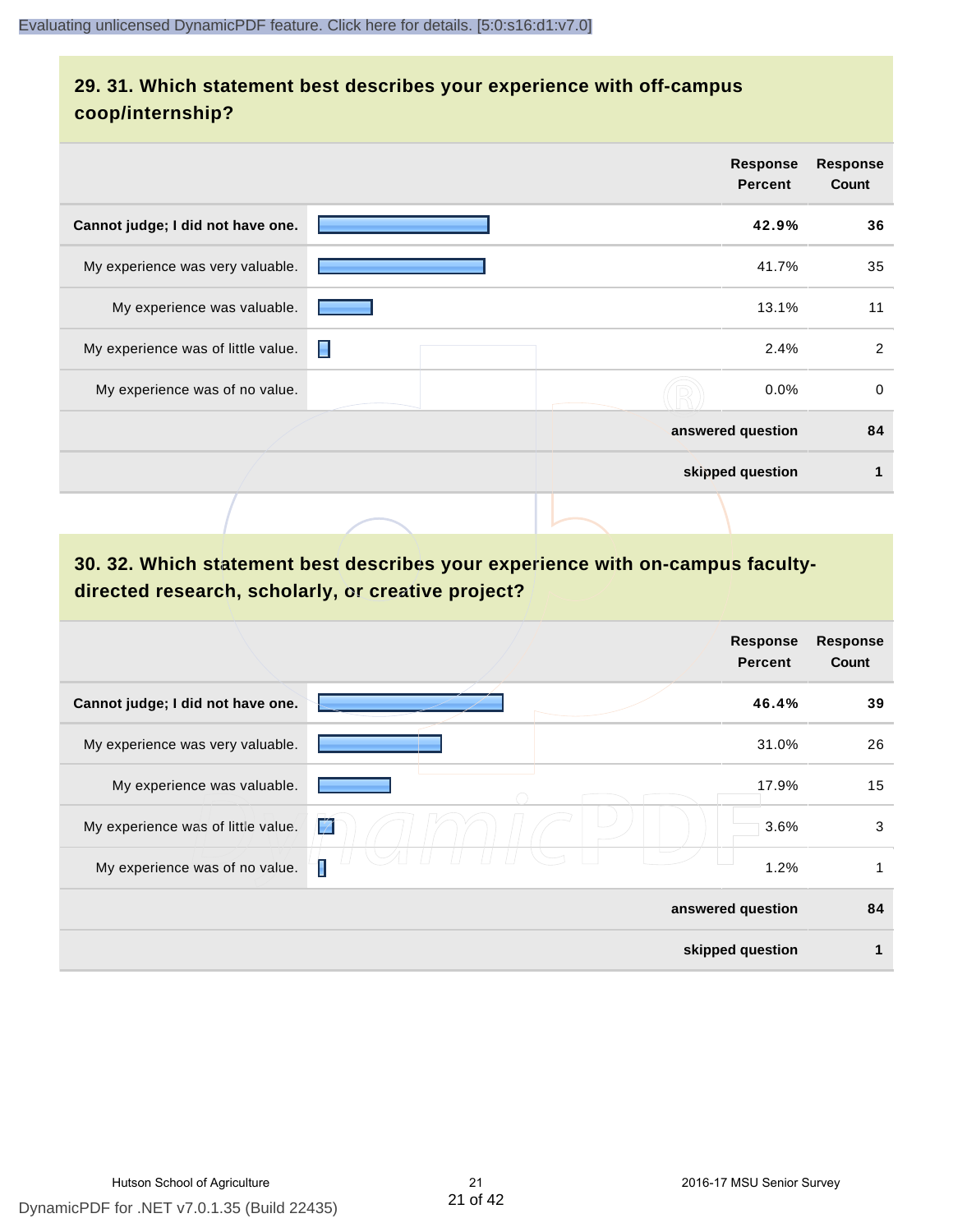# **31. 33. Which statement best describes your experience with academic advising in your major/area?**

|                                                          |                               | <b>Response</b><br><b>Percent</b> | Response<br>Count |
|----------------------------------------------------------|-------------------------------|-----------------------------------|-------------------|
| Cannot judge; I did not make use<br>of the opportunity.  | $\blacksquare$                | 2.4%                              | $\overline{2}$    |
| I was satisfied with information my<br>adviser provided. |                               | 92.9%                             | 78                |
| Advice was inaccurate,<br>incomplete, or misleading.     | $\blacksquare$                | 3.6%                              | $\mathbf{3}$      |
| My adviser was not available.                            | ł                             | 1.2%                              | $\mathbf{1}$      |
|                                                          |                               | answered question                 | 84                |
|                                                          |                               | skipped question                  | $\mathbf{1}$      |
|                                                          | $\mathfrak{Im}\mathfrak{nic}$ |                                   |                   |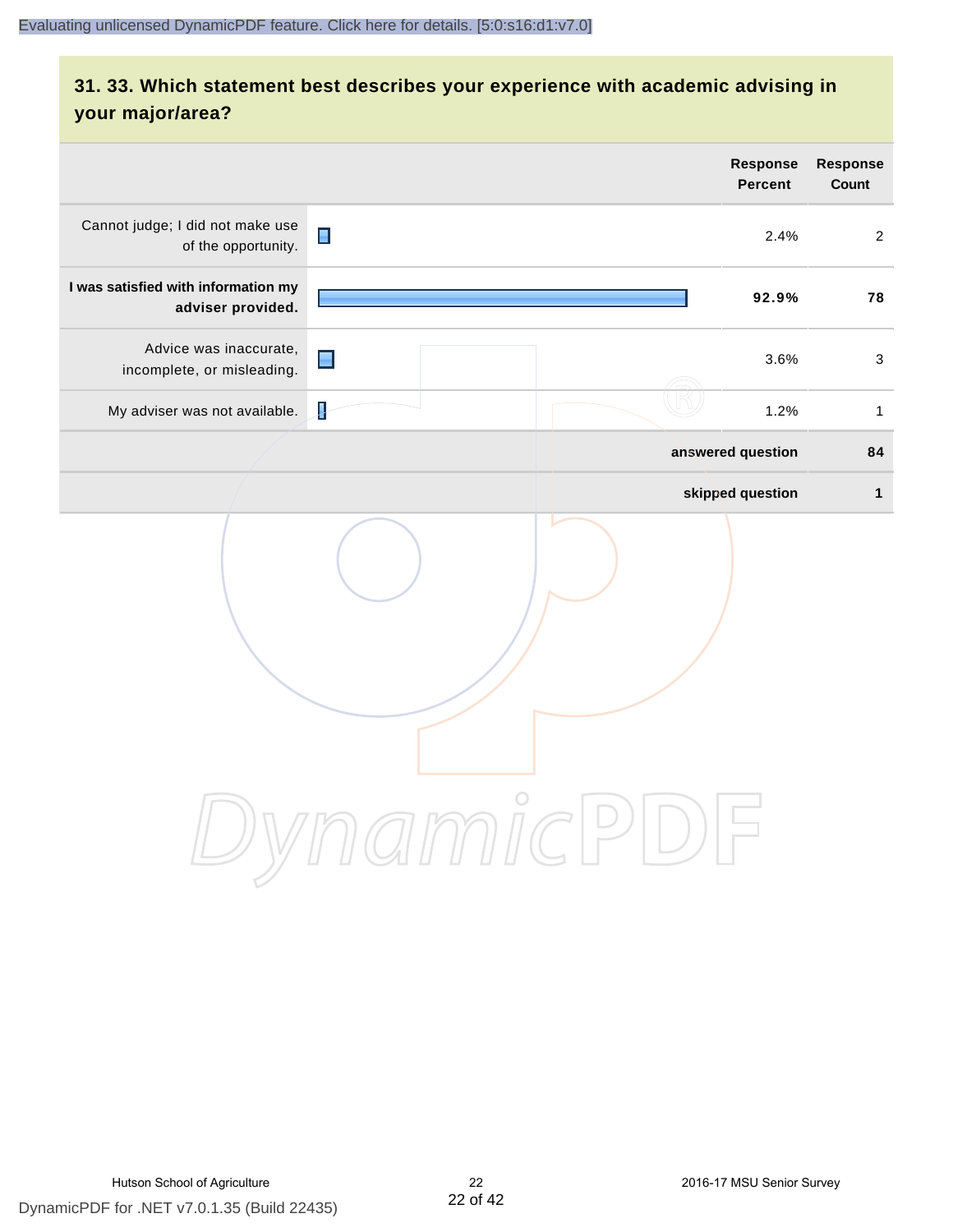# **31. 33. Which statement best describes your experience with academic advising in your major/area?**

| answered question | 84 |
|-------------------|----|
| skipped question  |    |

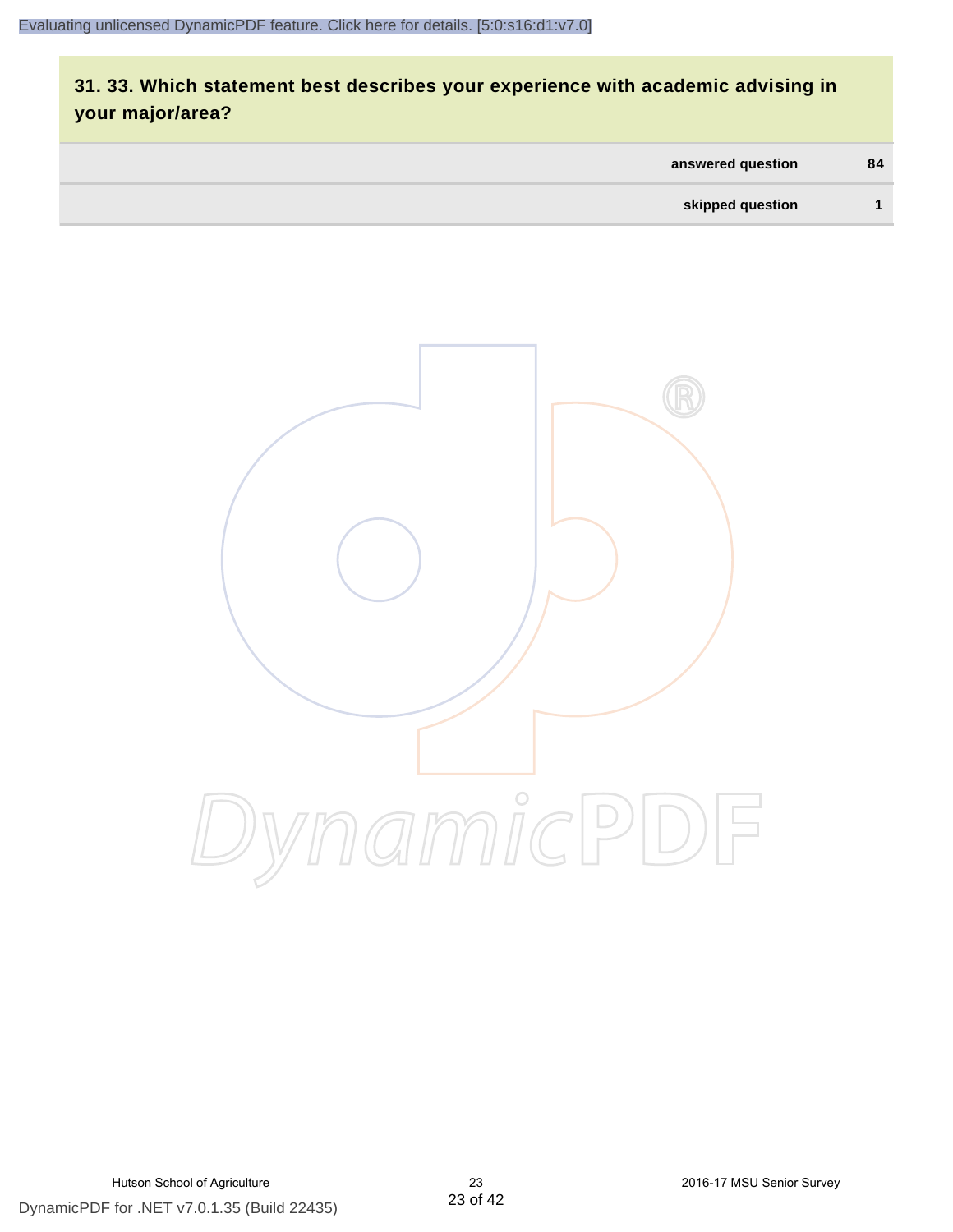# **32. Questions 34-48 For each of these items, indicate the extent to which you were satisfied.**

|                                                                                                                                                       | <b>Very</b><br>satisfied | <b>Satisfied</b> | <b>Dissatisfied</b> | <b>Very</b><br>dissatisfied | Rating<br>Average | Rating<br>Count  |
|-------------------------------------------------------------------------------------------------------------------------------------------------------|--------------------------|------------------|---------------------|-----------------------------|-------------------|------------------|
| 34. Class size relative to type of<br>course                                                                                                          | 39.8% (33)               | 60.2% (50)       | $0.0\%$ (0)         | $0.0\%$ (0)                 | 3.40              | 83               |
| 35. Out-of-class availability of<br>faculty                                                                                                           | 34.9% (29)               | 61.4% (51)       | $3.6\%$ (3)         | $0.0\%$ (0)                 | 3.31              | 83               |
| 36. Effectiveness of your high<br>school preparation for college work                                                                                 | 19.3% (16)               | 55.4% (46)       | 21.7% (18)          | $3.6\%$ (3)                 | 2.90              | 83               |
| 37. Fairness of faculty in their<br>treatment of individual students                                                                                  | 30.1% (25)               | 67.5% (56)       | $2.4\%$ (2)         | $0.0\%$ (0)                 | 3.28              | 83               |
| 38. Overall quality of instruction at<br><b>Murray State</b>                                                                                          | 42.2% (35)               | 56.6% (47)       | 1.2%(1)             | $0.0\%$ (0)                 | 3.41              | 83               |
| 39. Quality of instruction in<br><b>University Studies (General</b><br>Education) courses                                                             | 21.7% (18)               | 68.7% (57)       | $9.6\%$ (8)         | $0.0\%$ (0)                 | 3.12              | 83               |
| 40. Quality of instruction in your<br>major                                                                                                           | 49.4% (41)               | 47.0% (39)       | $2.4\%$ (2)         | $1.2\%$ $(1)$               | 3.45              | 83               |
| 41. Clarity of program objectives in<br>your major                                                                                                    | 47.0% (39)               | 50.6% (42)       | $2.4\%$ (2)         | $0.0\%$ (0)                 | 3.45              | 83               |
| 42. Intellectual challenge of the<br>academic program                                                                                                 | 26.5% (22)               | $71.1\%$ (59)    | $1.2\%$ $(1)$       | $1.2\%$ (1)                 | 3.23              | 83               |
| 43. Encouragement and<br>information from your major<br>department for employment after<br>graduation                                                 | 37.3% (31)               | 55.4% (46)       | $6.0\%$ (5)         | $1.2\%$ (1)                 | 3.29              | 83               |
| 44. Availability of opportunities to<br>engage in a faculty-mentored<br>research, scholarly, or creative<br>project in your area of<br>study/interest | 26.8% (22)               | 63.4% (52)       | $8.5\%$ (7)         | $1.2\%$ (1)                 | 3.16              | 82               |
| 45. Library hours                                                                                                                                     | 38.6% (32)               | 55.4% (46)       | $6.0\%$ (5)         | $0.0\%$ (0)                 | 3.33              | 83               |
| answered question                                                                                                                                     |                          |                  |                     |                             |                   | 83               |
| skipped question                                                                                                                                      |                          |                  |                     |                             |                   | $\boldsymbol{2}$ |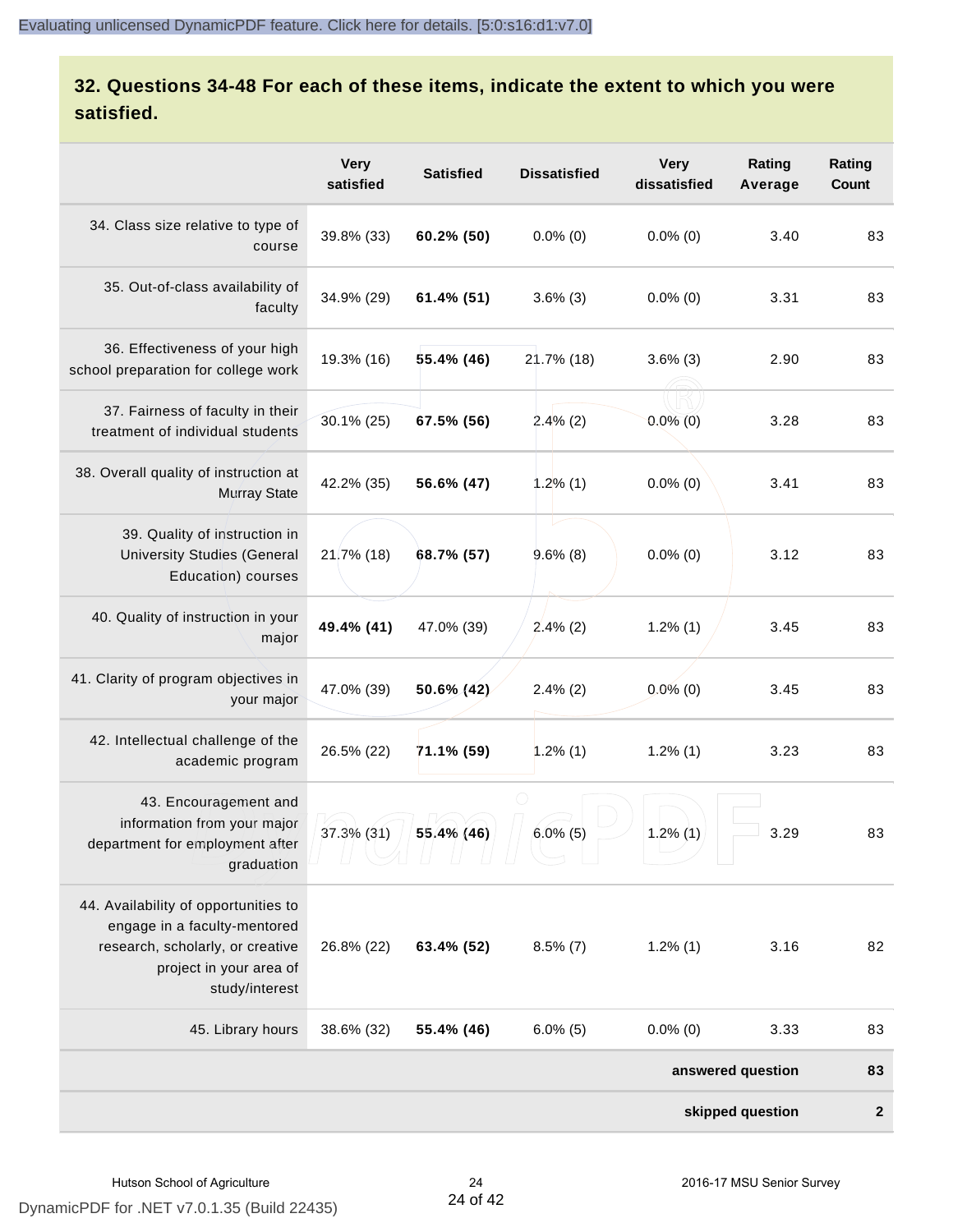#### **32. Questions 34-48 For each of these items, indicate the extent to which you were satisfied.**

| 46 Effectiveness of library<br>personnel in meeting your<br>information needs                                                | $31.7\%$ (26) | 63.4% (52)    | $4.9\%$ (4) | $0.0\%$ (0) | 3.27              | 82           |
|------------------------------------------------------------------------------------------------------------------------------|---------------|---------------|-------------|-------------|-------------------|--------------|
| 47. Access to on-hand or<br>electronic library resources                                                                     | 31.3% (26)    | $61.4\%$ (51) | $7.2\%$ (6) | $0.0\%$ (0) | 3.24              | 83           |
| 48. Computer, individual and group<br>work spaces available within<br>University Libraries (Waterfield,<br>Pogue and Overby) | 29.3% (24)    | 64.6% (53)    | $6.1\%$ (5) | $0.0\%$ (0) | 3.23              | 82           |
|                                                                                                                              |               |               |             |             | answered question | 83           |
|                                                                                                                              |               |               |             |             | skipped question  | $\mathbf{2}$ |
|                                                                                                                              |               |               |             |             |                   |              |

**33. Questions 49-55 University Studies is designed to offer you a broad base of skills and knowledge and to prepare you for upper division study. Please indicate how effective University Studies at Murray State was in helping you achieve these goals.**

|                                                                            | <b>Very</b><br>effective | <b>Effective</b> | <b>Ineffective</b> | <b>Very</b><br>ineffective | Rating<br>Average | Rating<br>Count |
|----------------------------------------------------------------------------|--------------------------|------------------|--------------------|----------------------------|-------------------|-----------------|
| 49. Writing skills                                                         | 23.8% (19)               | 73.8% (59)       | $2.5\%$ (2)        | $0.0\%$ (0)                | 3.21              | 80              |
| 50. Speaking skills                                                        | 27.5% (22)               | 68.8% (55)       | $2.5\%$ (2)        | $1.3\%$ (1)                | 3.23              | 80              |
| 51. Critical thinking skills                                               | 27.5% (22)               | 68.8% (55)       | $2.5\%$ (2)        | 1.3%(1)                    | 3.23              | 80              |
| 52. Technology skills/computer<br>skills                                   | 27.8% (22)               | 65.8% (52)       | $5.1\%$ (4)        | $1.3\%$ (1)                | 3.20              | 79              |
| 53. General knowledge in the<br>liberal arts and sciences                  | 23.8% (19)               | 66.3% (53)       | $6.3\%$ (5)        | $3.8\%$ (3)                | 3.10              | 80              |
| 54. International perspectives                                             | 21.3% (17)               | 66.3% (53)       | $6.3\%$ (5)        | $6.3\%$ (5)                | 3.03              | 80              |
| 55. Stimulation of interest in areas<br>outside your chosen field of study | 25.0% (20)               | 65.0% (52)       | $6.3\%$ (5)        | $3.8\%$ (3)                | 3.11              | 80              |
|                                                                            |                          |                  |                    |                            | answered question | 80              |
|                                                                            |                          |                  |                    |                            | skipped question  | 5               |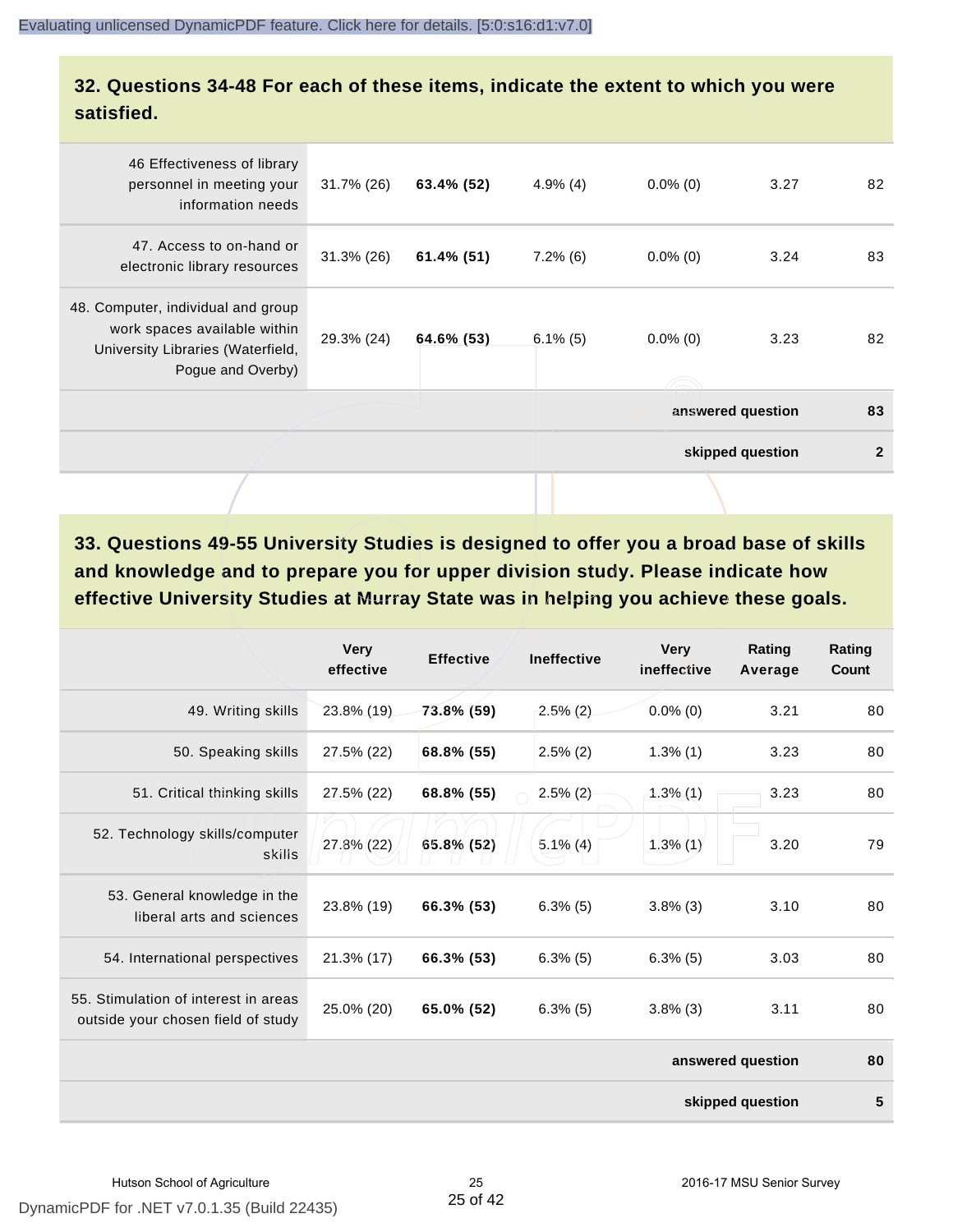**34. Questions 56-89For each of these services, activities or programs that you used, please indicate the extent to which you were satisfied that they met your needs. For those that you did not use, mark the "Did Not Use" option.**

|                                                                                    | <b>Very</b><br>satisfied | <b>Satisfied</b> | <b>Dissatisfied</b> | <b>Very</b><br>dissatisfied | <b>Did</b><br><b>Not</b><br><b>Use</b> | Rating<br>Average | Rating<br><b>Count</b> |
|------------------------------------------------------------------------------------|--------------------------|------------------|---------------------|-----------------------------|----------------------------------------|-------------------|------------------------|
| 56. African-American/Multicultural<br><b>Student Services</b>                      | $1.3\%$ (1)              | $5.0\%$ (4)      | $0.0\%$ (0)         | $0.0\%$ (0)                 | 93.8%<br>(75)                          | 3.20              | 80                     |
| 57. Blackboard/Canvas                                                              | 33.8%<br>(27)            | 63.8%<br>(51)    | $2.5\%$ (2)         | $0.0\%$ (0)                 | 0.0%<br>(0)                            | 3.31              | 80                     |
| 58. Career Services Office                                                         | 15.0%<br>(12)            | 47.5%<br>(38)    | $1.3\%$ (1)         | $0.0\%$ (0)                 | 36.3%<br>(29)                          | 3.22              | 80                     |
| 59. Cultural programming and<br>activities                                         | $6.3\%$ (5)              | $11.3\%$ (9)     | $1.3\%$ (1)         | $0.0\%$ (0)                 | 81.3%<br>(65)                          | 3.27              | 80                     |
| 60. Degree audit (MAP report)                                                      | 45.0%<br>(36)            | 47.5%<br>(38)    | $1.3\%$ (1)         | $0.0\%$ (0)                 | 6.3%<br>(5)                            | 3.47              | 80                     |
| 61. Financial Aid Office customer<br>service                                       | 18.8%<br>(15)            | 50.0%<br>(40)    | $8.8\%$ (7)         | $2.5\%$ (2)                 | 20.0%<br>(16)                          | 3.06              | 80                     |
| 62. Dining Services                                                                | 17.5%<br>(14)            | 58.8%<br>(47)    | $5.0\%$ (4)         | $0.0\%$ (0)                 | 18.8%<br>(15)                          | 3.15              | 80                     |
| 63. Graduation Office                                                              | 18.8%<br>(15)            | 56.3%<br>(45)    | $1.3\%$ (1)         | $0.0\%$ (0)                 | 23.8%<br>(19)                          | 3.23              | 80                     |
| 64. Greek life and activities                                                      | 11.3%<br>(9)             | 16.3%<br>(13)    | $0.0\%$ (0)         | $5.0\%$ (4)                 | 67.5%<br>(54)                          | 3.04              | 80                     |
| 65. Health Services                                                                | 16.5%<br>(13)            | 49.4%<br>(39)    | $5.1\%$ (4)         | $0.0\%$ (0)                 | 29.1%<br>(23)                          | 3.16              | 79                     |
| 66. Honor Societies/Departmental<br><b>Clubs/Special Interest</b><br>Organizations | 18.8%<br>(15)            | 32.5%<br>(26)    | $1.3\%$ (1)         | $1.3\%$ (1)                 | 46.3%<br>(37)                          | 3.28              | 80                     |
| 67. International programs and<br>activities                                       | $7.5\%$ (6)              | 15.0%<br>(12)    | $0.0\%$ (0)         | $0.0\%$ (0)                 | 77.5%<br>(62)                          | 3.33              | 80                     |
|                                                                                    |                          |                  |                     |                             |                                        | answered question | 80                     |
|                                                                                    |                          |                  |                     |                             |                                        | skipped question  | ${\bf 5}$              |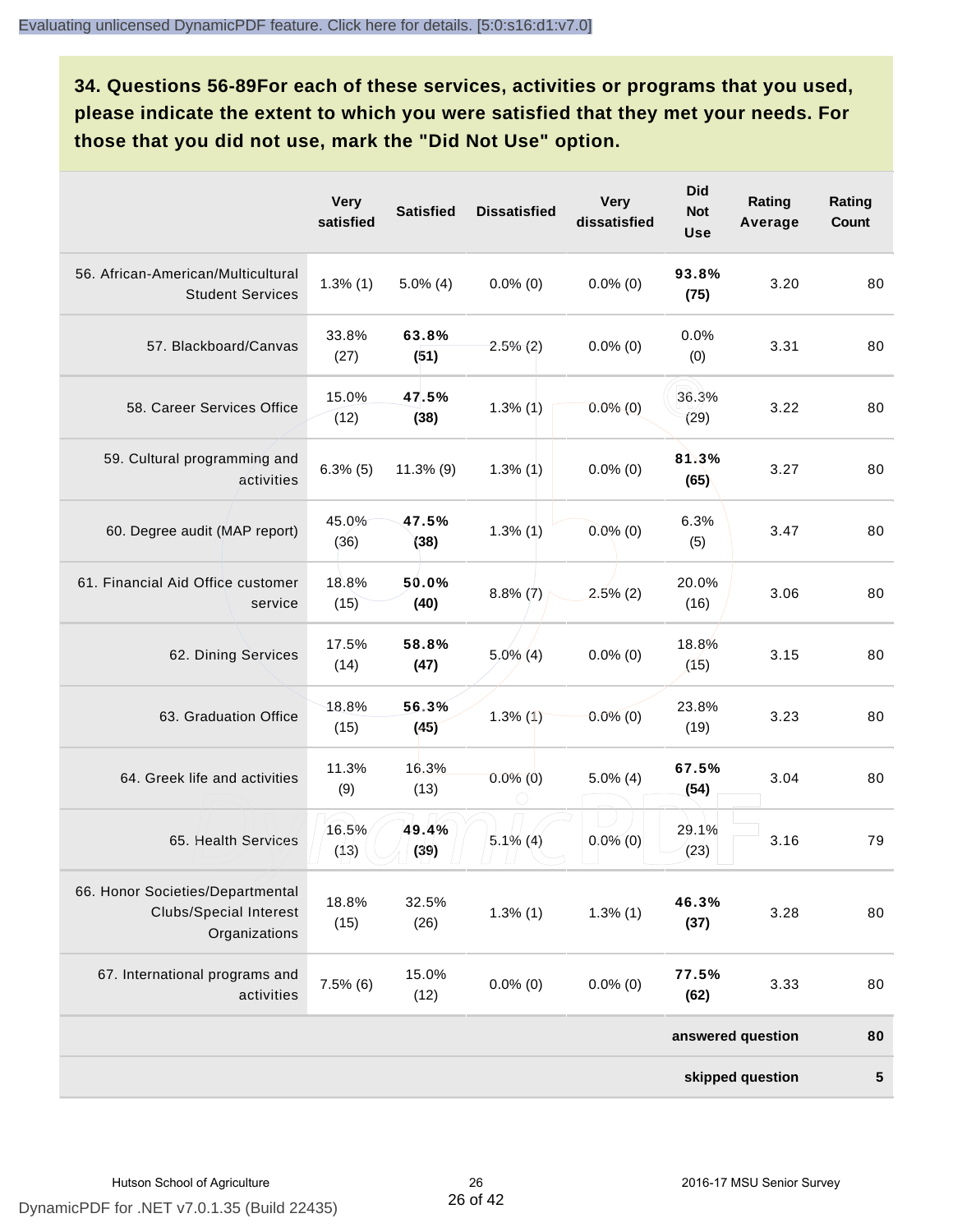**34. Questions 56-89For each of these services, activities or programs that you used, please indicate the extent to which you were satisfied that they met your needs. For those that you did not use, mark the "Did Not Use" option.**

| 68. International student support<br>services                    | $1.3\%$ $(1)$ | $7.5\%$ (6)   | $0.0\%$ (0) | $0.0\%$ (0) | 91.3%<br>(73)     | 3.14 | 80 |
|------------------------------------------------------------------|---------------|---------------|-------------|-------------|-------------------|------|----|
| 69. Internet and wireless access<br>for study and research needs | 22.5%<br>(18) | 65.0%<br>(52) | $5.0\%$ (4) | $1.3\%$ (1) | 6.3%<br>(5)       | 3.16 | 80 |
| 70. Intramural Sports and<br>Recreation                          | 11.3%<br>(9)  | 28.8%<br>(23) | $2.5\%$ (2) | $0.0\%$ (0) | 57.5%<br>(46)     | 3.21 | 80 |
| 71. LGBT programs                                                | $0.0\%$ (0)   | $6.3\%$ (5)   | $1.3\%$ (1) | $1.3\%$ (1) | 91.3%<br>(73)     | 2.57 | 80 |
| 72. Lowry Center/Developmental<br>courses and tutoring           | $3.8\%$ (3)   | 17.5%<br>(14) | $1.3\%$ (1) | $0.0\%$ (0) | 77.5%<br>(62)     | 3.11 | 80 |
| 73. Library                                                      | 30.0%<br>(24) | 58.8%<br>(47) | $2.5\%$ (2) | $1.3\%$ (1) | 7.5%<br>(6)       | 3.27 | 80 |
| 74. MSU web site                                                 | 25.0%<br>(20) | 66.3%<br>(53) | $3.8\%$ (3) | $1.3\%$ (1) | 3.8%<br>(3)       | 3.19 | 80 |
| 75. NCAA Sports                                                  | $5.0\%$ (4)   | 28.8%<br>(23) | $2.5\%$ (2) | $1.3\%$ (1) | 62.5%<br>(50)     | 3.00 | 80 |
| 76. Online courses that are not<br><b>Blackboard or Canvas</b>   | $5.0\%$ (4)   | 27.5%<br>(22) | $2.5\%$ (2) | $1.3\%$ (1) | 63.8%<br>(51)     | 3.00 | 80 |
| 77. Public Safety/Security<br><b>Services</b>                    | 20.3%<br>(16) | 50.6%<br>(40) | $3.8\%$ (3) | $0.0\%$ (0) | 25.3%<br>(20)     | 3.22 | 79 |
| 78. Registration through myGate                                  | 28.8%<br>(23) | 62.5%<br>(50) | $5.0\%$ (4) | $1.3\%$ (1) | 2.5%<br>(2)       | 3.22 | 80 |
| 79. Residential College<br>programming and activities            | 12.7%<br>(10) | 35.4%<br>(28) | $2.5\%$ (2) | $2.5\%$ (2) | 46.8%<br>(37)     | 3.10 | 79 |
| 80. Scholarships/grants/student<br>employment                    | 22.5%<br>(18) | 60.0%<br>(48) | $5.0\%$ (4) | $0.0\%$ (0) | 12.5%<br>(10)     | 3.20 | 80 |
| 81. Services for non-traditional<br>students                     | $5.0\%$ (4)   | $11.3\%$ (9)  | $3.8\%$ (3) | $0.0\%$ (0) | 80.0%<br>(64)     | 3.06 | 80 |
|                                                                  |               |               |             |             | answered question |      | 80 |
|                                                                  |               |               |             |             | skipped question  |      | 5  |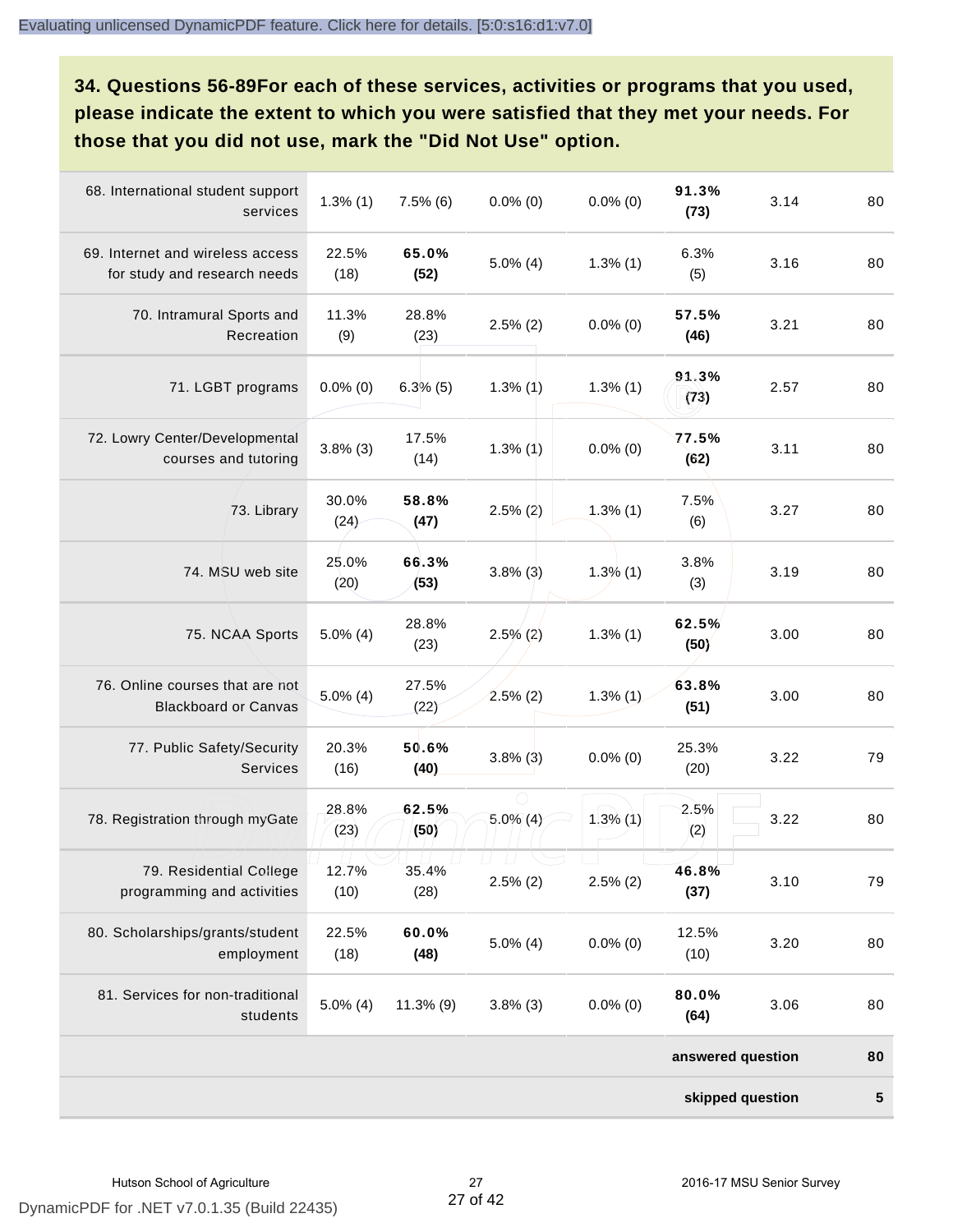**34. Questions 56-89For each of these services, activities or programs that you used, please indicate the extent to which you were satisfied that they met your needs. For those that you did not use, mark the "Did Not Use" option.**

| 82. Student Disability Services<br>(SDS) | $5.0\%$ (4)   | 12.5%<br>(10) | $0.0\%$ (0)   | $2.5\%$ (2) | 80.0%<br>(64)     | 3.00 | 80 |
|------------------------------------------|---------------|---------------|---------------|-------------|-------------------|------|----|
| 83. Transcript requests                  | 16.5%<br>(13) | 48.1%<br>(38) | $2.5\%$ (2)   | $3.8\%$ (3) | 29.1%<br>(23)     | 3.09 | 79 |
| 84. Student Support Services<br>(SSS)    | $7.7\%$ (6)   | 14.1%<br>(11) | $0.0\%$ (0)   | $0.0\%$ (0) | 78.2%<br>(61)     | 3.35 | 78 |
| 85. Transfer Center                      | 18.8%<br>(15) | 32.5%<br>(26) | $1.3\%$ $(1)$ | $0.0\%$ (0) | 47.5%<br>(38)     | 3.33 | 80 |
| 86. University Counseling Services       | $7.6\%$ (6)   | $8.9\%$ (7)   | $2.5\%$ (2)   | $1.3\%$ (1) | 79.7%<br>(63)     | 3.13 | 79 |
| 87. Veteran Services                     | $5.1\%$ (4)   | $5.1\%$ (4)   | $0.0\%$ (0)   | $0.0\%$ (0) | 89.9%<br>(71)     | 3.50 | 79 |
| 88. Wellness Center                      | 32.9%<br>(26) | 48.1%<br>(38) | $5.1\%$ (4)   | $0.0\%$ (0) | 13.9%<br>(11)     | 3.32 | 79 |
| 89. Women's Center                       | $3.8\%$ (3)   | $5.1\%$ (4)   | $1.3\%$ $(1)$ | $0.0\%$ (0) | 89.9%<br>(71)     | 3.25 | 79 |
|                                          |               |               |               |             | answered question |      | 80 |

**skipped question 5**

DynamicPDF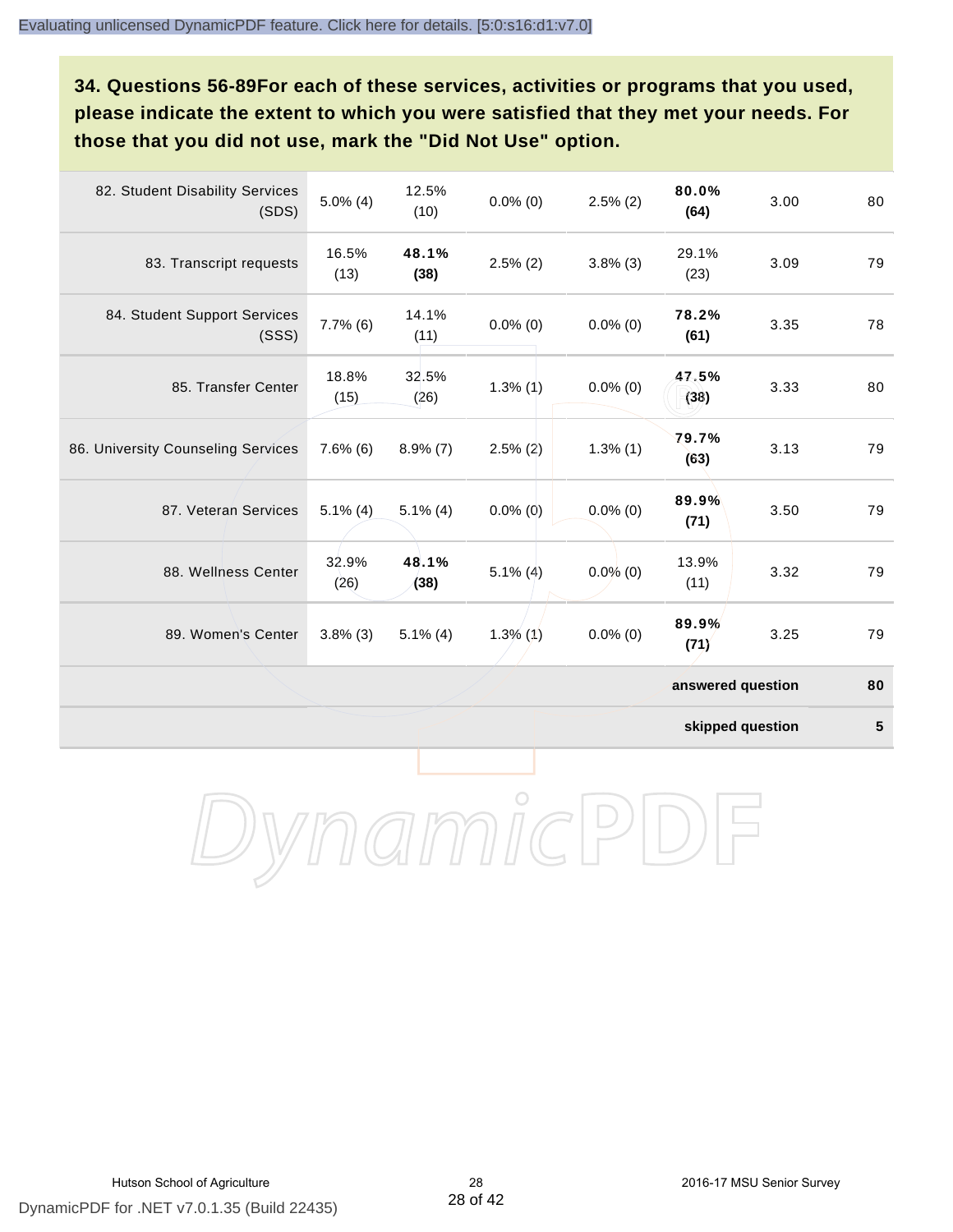#### **35. 90. To what extent did you participate in Residential College activities?**

|                     | Response<br>Percent   | <b>Response</b><br>Count |
|---------------------|-----------------------|--------------------------|
| Did not participate | 53.2%                 | 41                       |
| Frequently          | 7.8%                  | $\,6\,$                  |
| Occasionally        | 19.5%                 | 15                       |
| Seldom              | 19.5%                 | 15                       |
|                     | answered question     | 77                       |
|                     | skipped question      | $\bf{8}$                 |
|                     | ynamicPl<br>$\bigcup$ |                          |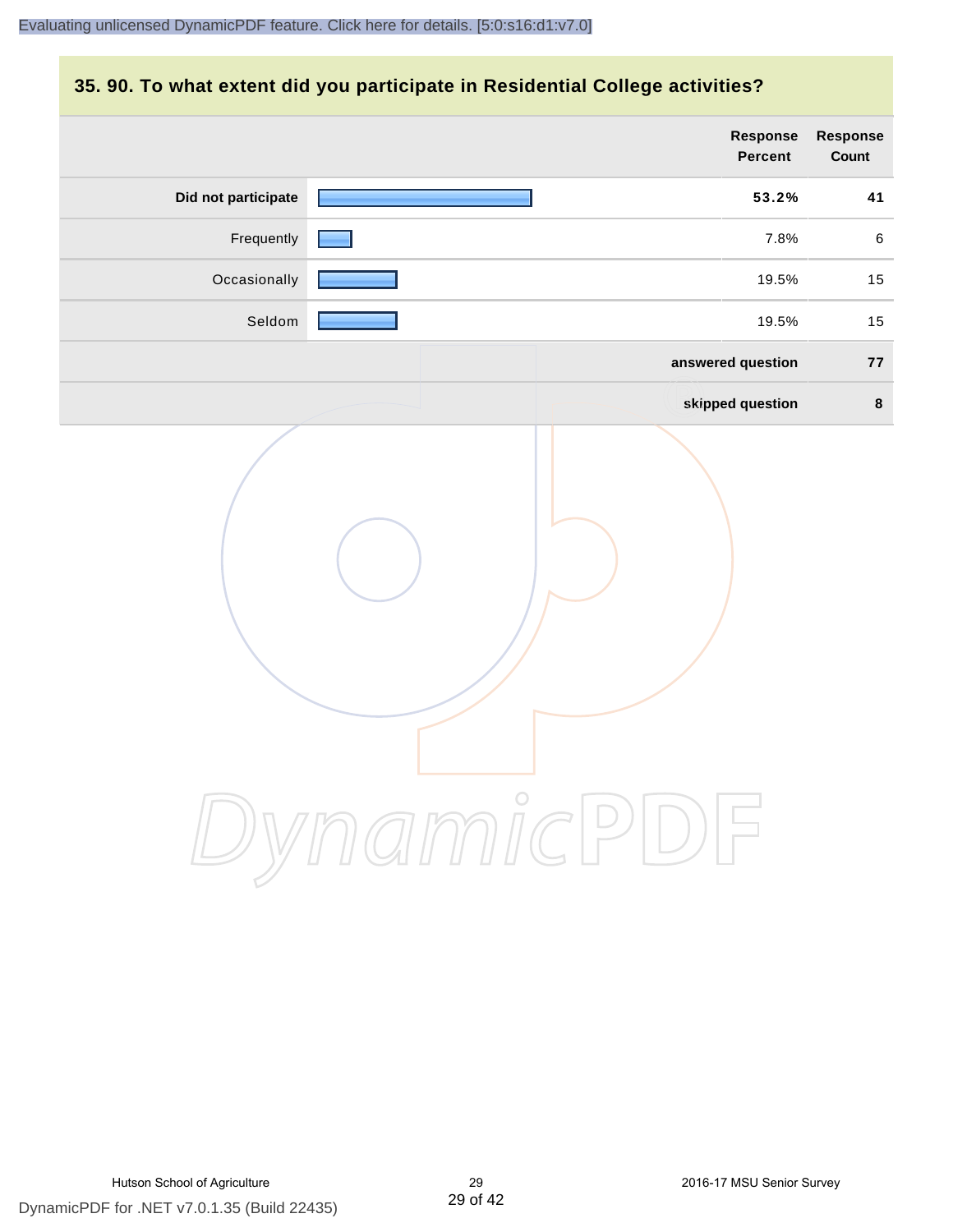#### **35. 90. To what extent did you participate in Residential College activities?**

| answered question |  |
|-------------------|--|
|-------------------|--|

#### **36. 91. Which phrase best describes your opinion of Residential Colleges?**

|                                                  |                | Response<br><b>Percent</b> | <b>Response</b><br>Count |
|--------------------------------------------------|----------------|----------------------------|--------------------------|
| Not familiar with Residential<br><b>Colleges</b> |                | 37.7%                      | 29                       |
| Very positive                                    |                | 13.0%                      | 10                       |
| Positive                                         |                | 37.7%                      | 29                       |
| Negative                                         |                | 9.1%                       | $\overline{7}$           |
| Very negative                                    | $\blacksquare$ | 2.6%                       | $\overline{2}$           |
|                                                  |                | answered question          | 77                       |
|                                                  |                | skipped question           | $\pmb{8}$                |

# **37. 92. When you graduate how many times will you have studied abroad during your university career?**

|               | Response<br>Percent                                     | <b>Response</b><br>Count |
|---------------|---------------------------------------------------------|--------------------------|
| <b>None</b>   | <u>tan Serangara</u><br>- 1 - 1 - 1<br>الكاتبا<br>75.3% | 58                       |
| One           | 19.5%                                                   | 15                       |
| Two           | 2.6%<br>$\blacksquare$                                  | $\overline{2}$           |
| Three or more | $\blacksquare$<br>2.6%                                  | $\overline{2}$           |
|               | answered question                                       | 77                       |
|               | skipped question                                        | 8                        |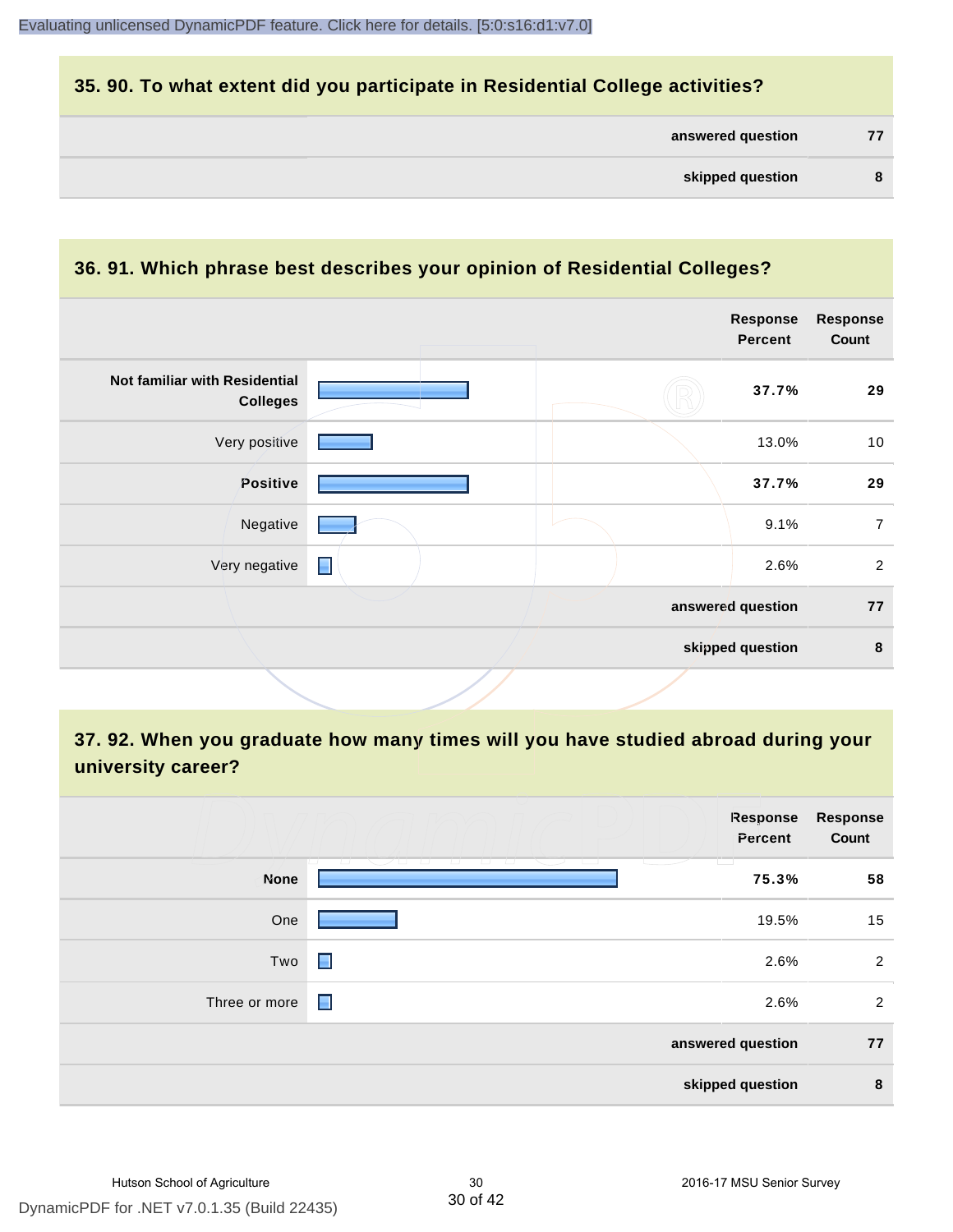**38. Questions 93-102 The University has formulated ten desired "Characteristics of the Murray State University Graduate." Please indicate how effective your MSU experience was in enhancing your abilities in each area.**

|                                                                                                                                                                      | <b>Very</b><br>effective | <b>Effective</b> | <b>Ineffective</b> | <b>Very</b><br>ineffective | Rating<br>Average | Rating<br>Count |
|----------------------------------------------------------------------------------------------------------------------------------------------------------------------|--------------------------|------------------|--------------------|----------------------------|-------------------|-----------------|
| 93. Engage in mature,<br>independent and creative thought<br>and express that thought<br>effectively in oral and written<br>communication;                           | 31.5% (23)               | 65.8% (48)       | $2.7\%$ (2)        | $0.0\%$ (0)                | 3.29              | 73              |
| 94. Understand and apply the<br>critical and scientific<br>methodologies that academic<br>disciplines employ to discover<br>knowledge and ascertain its<br>validity; | 31.5% (23)               | 61.6% (45)       | $6.8\%$ (5)        | $0.0\%$ (0)                | 3.25              | 73              |
| 95. Apply sound standards of<br>information gathering, analysis<br>and evaluation to reach logical<br>decisions;                                                     | $31.5\%$ (23)            | 65.8% (48)       | $2.7\%$ (2)        | $0.0\%$ (0)                | 3.29              | 73              |
| 96. Understand the roles and<br>applications of science and<br>technology in the solution of the<br>problems of a changing world;                                    | 34.2% (25)               | 61.6% (45)       | $4.1\%$ (3)        | $0.0\%$ (0)                | 3.30              | 73              |
| 97. Demonstrate a critical<br>understanding of the world's<br>historical, literary, philosophical<br>and artistic traditions;                                        | 26.8% (19)               | 63.4% (45)       | $9.9\%$ (7)        | $0.0\%$ (0)                | 3.17              | 71              |
| 98. Understand the dynamics of<br>cultural diversity, of competing<br>economic and political systems,<br>and of complex moral and ethical<br>issues;                 | 29.2% (21)               | $63.9\%$ (46)    | $5.6\%$ (4)        | $1.4\%$ (1)                | 3.21              | 72              |
| 99. Understand the nature of and<br>engage in ethical behavior and<br>responsible citizenship;                                                                       | 28.8% (21)               | 65.8% (48)       | $4.1\%$ (3)        | $1.4\%$ (1)                | 3.22              | 73              |
|                                                                                                                                                                      |                          |                  |                    |                            | answered question | 73              |
|                                                                                                                                                                      |                          |                  |                    |                            | skipped question  | 12              |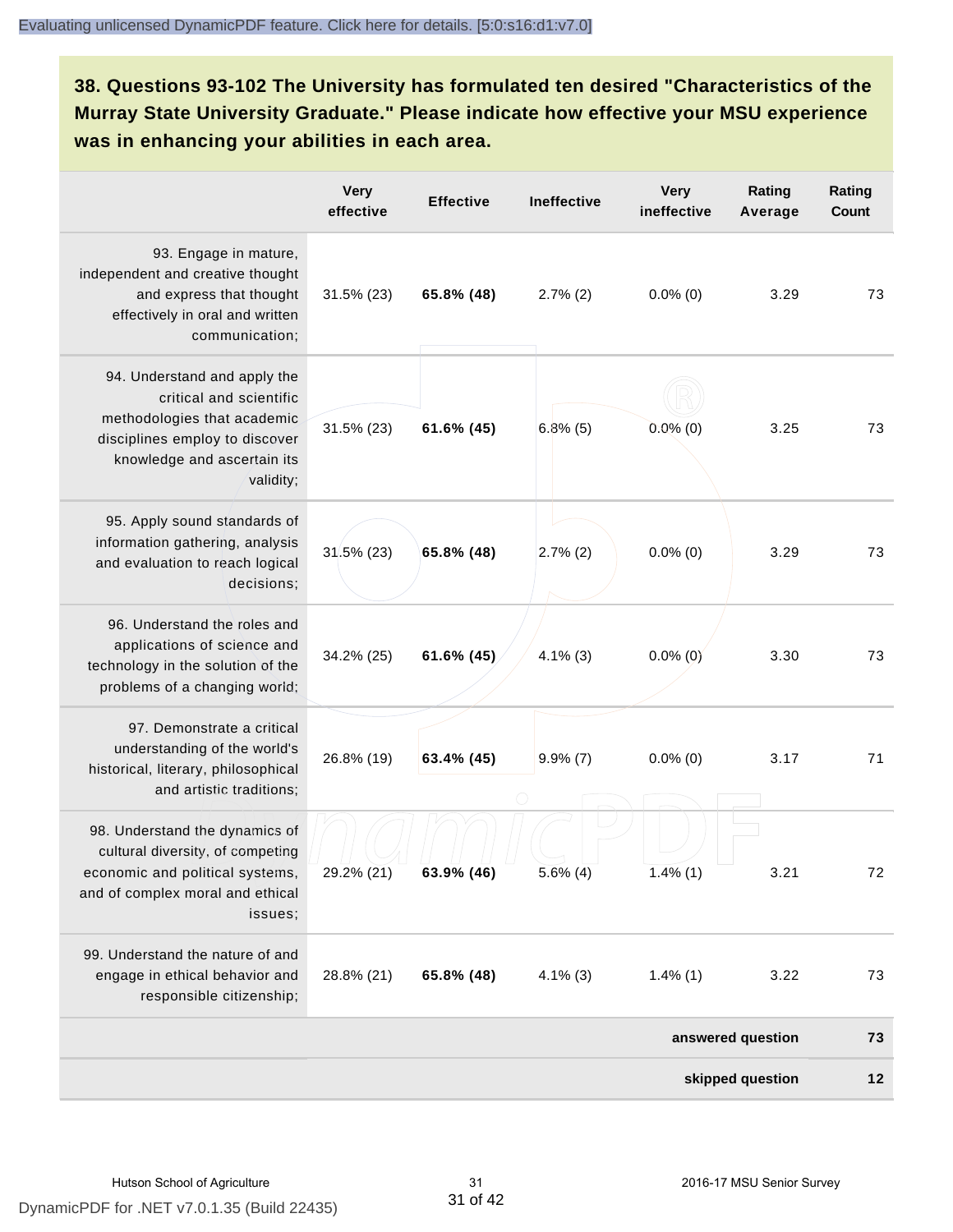# **38. Questions 93-102 The University has formulated ten desired "Characteristics of the Murray State University Graduate." Please indicate how effective your MSU experience was in enhancing your abilities in each area.**

| 100. Understand the importance of<br>the behaviors necessary to<br>maintain a healthy lifestyle; | 32.9% (24) | 58.9% (43) | $5.5\%$ (4) | $2.7\%$ (2)       | 3.22             | 73   |
|--------------------------------------------------------------------------------------------------|------------|------------|-------------|-------------------|------------------|------|
| 101. Demonstrate mastery of a<br>chosen field of study;                                          | 43.8% (32) | 53.4% (39) | $2.7\%$ (2) | $0.0\%$ (0)       | 3.41             | 73   |
| 102. Value intellectual pursuit and<br>continuous learning in a changing<br>world.               | 35.6% (26) | 57.5% (42) | $6.8\%$ (5) | $0.0\%$ (0)       | 3.29             | 73   |
|                                                                                                  |            |            |             | answered question |                  | 73   |
|                                                                                                  |            |            |             |                   | skipped question | $12$ |
|                                                                                                  |            |            |             |                   |                  |      |
|                                                                                                  |            |            |             |                   |                  |      |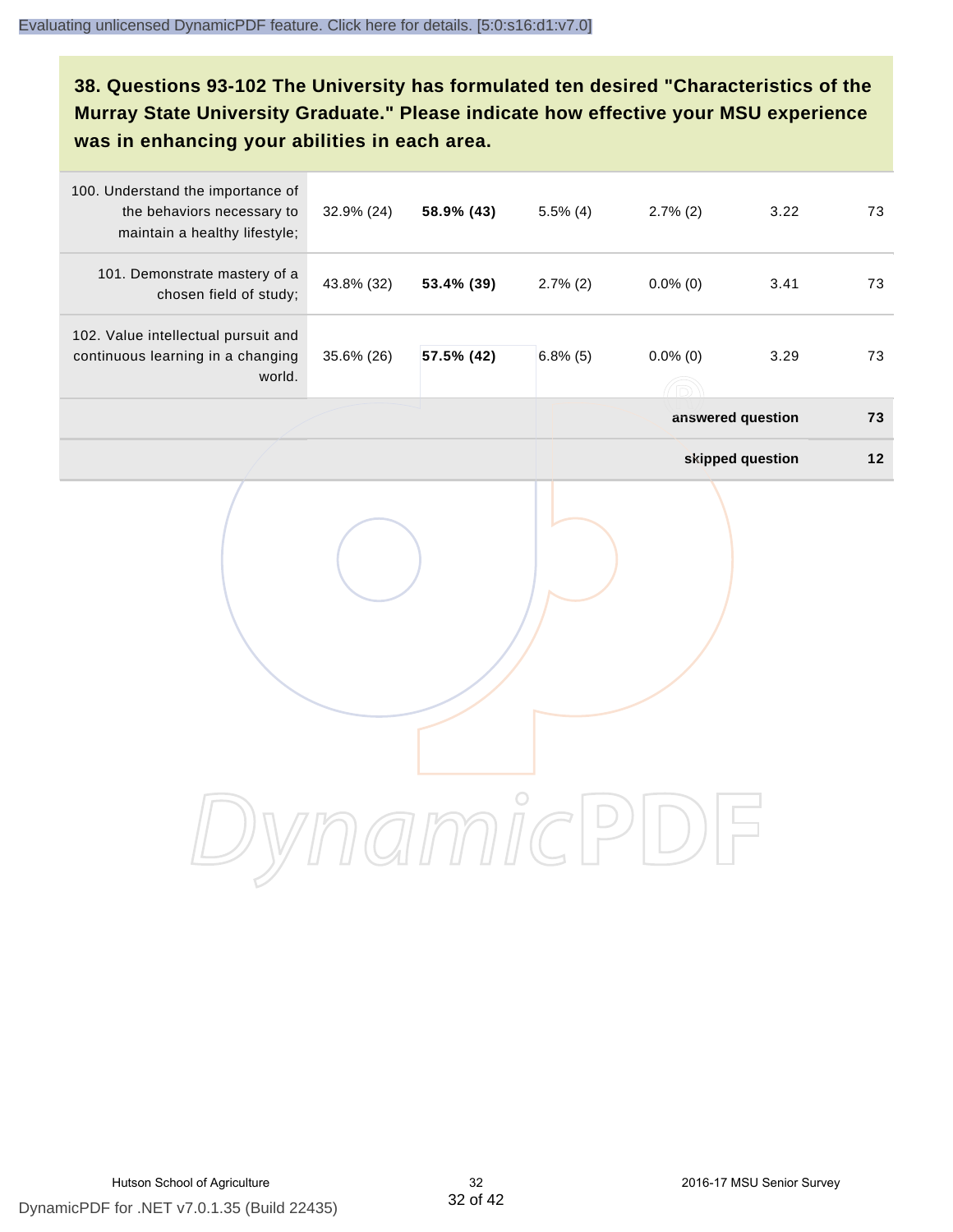#### **39. 103. What do you expect to do after you graduate? Response Response Percent Count** I am unsure of my immediate 10.8% 8 plans. **I will look for a job. 39.2% 29** I will continue working in the 10.8% 8 position I now have. I will work at a position I recently 18.9% 14 accepted. I will do additional undergraduate  $\blacksquare$ 1.4% 1 work. I will go to graduate school. **Figure 1.0** to the school. **Figure 1.0** to the school. **5** I will go to law school.  $\sim$  0.0% 0 I will go to medical school.  $\Box$ I will go to other professional 8.1% 6 school. I will not work or attend school. 0.0% 0 **answered question 74 skipped question 11**

DynamicPD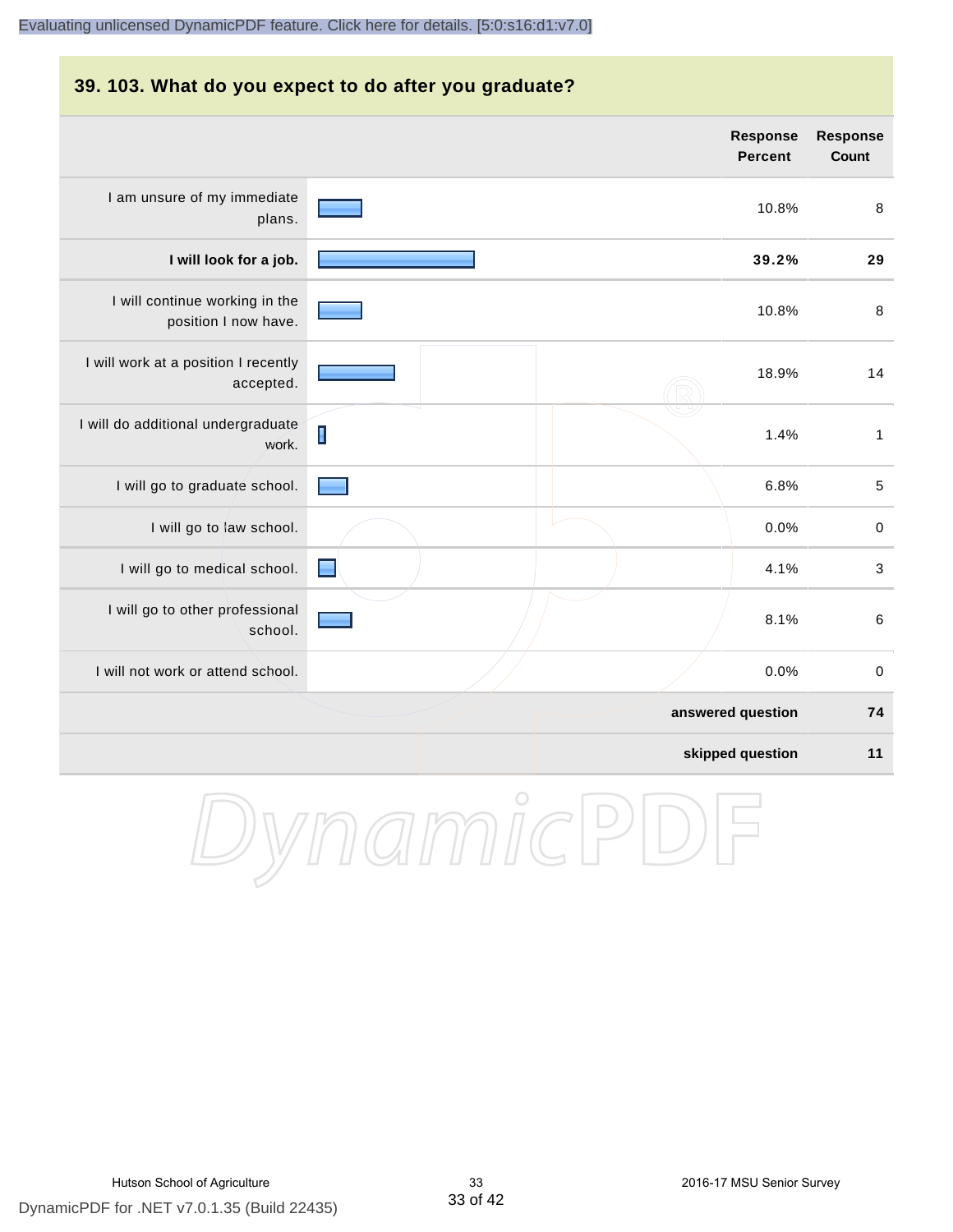# **39. 103. What do you expect to do after you graduate? answered question 74 skipped question 11**

#### **40. 104. If you are already employed, how closely related is your job to your field of study?**

|                        |             | <b>Response</b><br><b>Percent</b> | <b>Response</b><br>Count |
|------------------------|-------------|-----------------------------------|--------------------------|
| <b>Extremely close</b> |             | 47.9%                             | 35                       |
| Somewhat close         |             | 8.2%                              | $\,6\,$                  |
| Somewhat different     | ▀           | 4.1%                              | $\sqrt{3}$               |
| Extremely different    |             | 5.5%                              | $\overline{4}$           |
| I cannot determine     | $\mathbf I$ | 1.4%                              | $\mathbf{1}$             |
| Does not apply         |             | 32.9%                             | 24                       |
|                        |             | answered question                 | 73                       |
|                        |             | skipped question                  | $12$                     |
|                        | $\bigcirc$  |                                   |                          |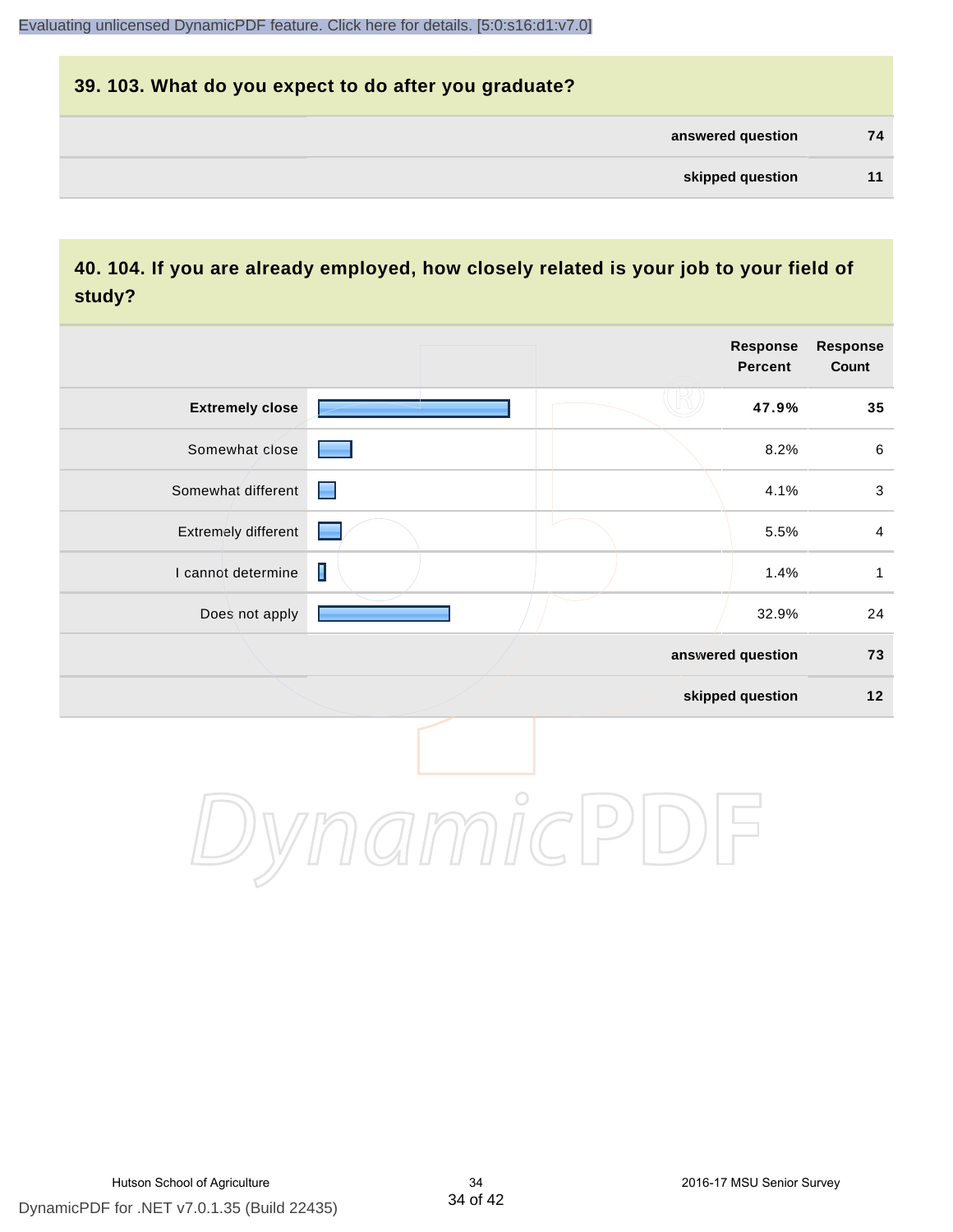#### **41. 105. If you intend to work full-time, what do you expect your salary to be?**

|                     |                                                                                                                                                                                                                                | <b>Response</b><br><b>Percent</b> | Response<br>Count       |
|---------------------|--------------------------------------------------------------------------------------------------------------------------------------------------------------------------------------------------------------------------------|-----------------------------------|-------------------------|
| Above \$75,000      | $\blacksquare$                                                                                                                                                                                                                 | 1.4%                              | $\mathbf{1}$            |
| $$65,000 - $75,000$ | $\blacksquare$                                                                                                                                                                                                                 | 2.7%                              | $\overline{2}$          |
| \$55,000 - \$64,999 | a series de la propie de la propie de la propie de la propie de la propie de la propie de la propie de la propie de la propie de la propie de la propie de la propie de la propie de la propie de la propie de la propie de la | 5.5%                              | $\overline{\mathbf{4}}$ |
| \$45,000 - \$54,999 |                                                                                                                                                                                                                                | 21.9%                             | $16$                    |
| \$35,000 - \$44,999 |                                                                                                                                                                                                                                | 20.5%                             | 15                      |
| \$25,000 - \$34,999 |                                                                                                                                                                                                                                | 26.0%                             | $19$                    |
| Below \$25,000      | $\blacksquare$                                                                                                                                                                                                                 | 1.4%                              | $\mathbf{1}$            |
| Does not apply      |                                                                                                                                                                                                                                | 20.5%                             | 15                      |
|                     |                                                                                                                                                                                                                                | answered question                 | 73                      |
|                     |                                                                                                                                                                                                                                | skipped question                  | $12$                    |
|                     |                                                                                                                                                                                                                                |                                   |                         |

DynamicPDF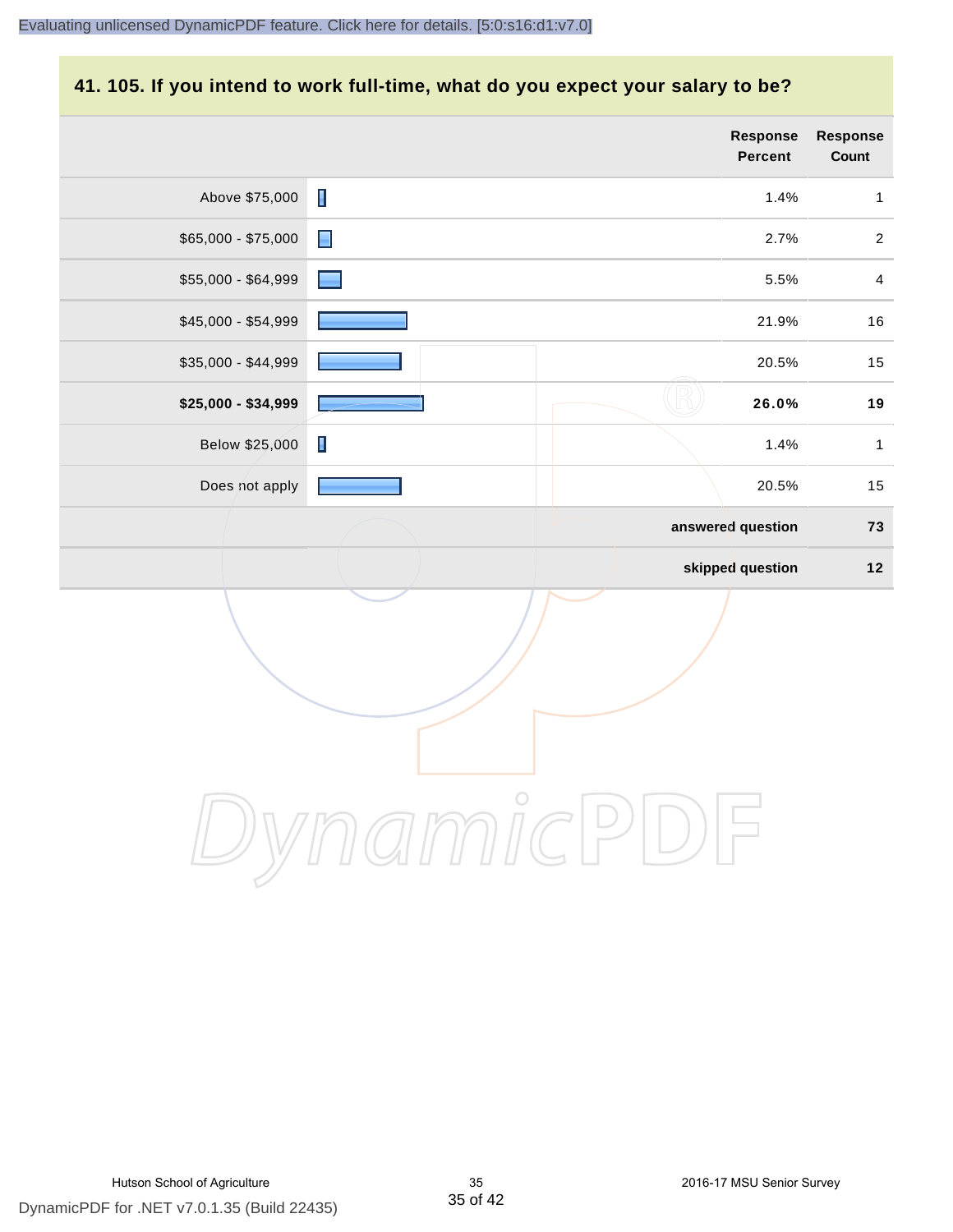#### **41. 105. If you intend to work full-time, what do you expect your salary to be?**

| answered question | 73 |
|-------------------|----|
|                   |    |

#### **42. 106. If you intend to continue your education, please indicate which statement best describes the institution you will attend.**

|                                        |                 | <b>Response</b><br><b>Percent</b> | <b>Response</b><br>Count |
|----------------------------------------|-----------------|-----------------------------------|--------------------------|
| <b>Murray State University</b>         |                 | 26.0%                             | 19                       |
| University/College in Kentucky         | <b>Contract</b> | 5.5%                              | 4                        |
| University/College outside<br>Kentucky |                 | 17.8%                             | 13                       |
| Does not apply                         |                 | 50.7%                             | 37                       |
|                                        |                 | answered question                 | 73                       |
|                                        |                 | skipped question                  | 12                       |

#### **43. 107. "I would recommend Murray State University to a prospective student."**

|                       |                                        | <b>Response</b><br>Percent | <b>Response</b><br>Count |
|-----------------------|----------------------------------------|----------------------------|--------------------------|
| <b>Strongly agree</b> |                                        | 71.6%                      | 53                       |
| Agree                 | $\sqrt{2}$<br>$\overline{\phantom{a}}$ | 24.3%                      | 18                       |
| Disagree              | Π                                      | 1.4%                       | 1                        |
| Strongly disagree     | $\blacksquare$                         | 2.7%                       | 2                        |
| answered question     |                                        | 74                         |                          |
|                       |                                        | skipped question           | 11                       |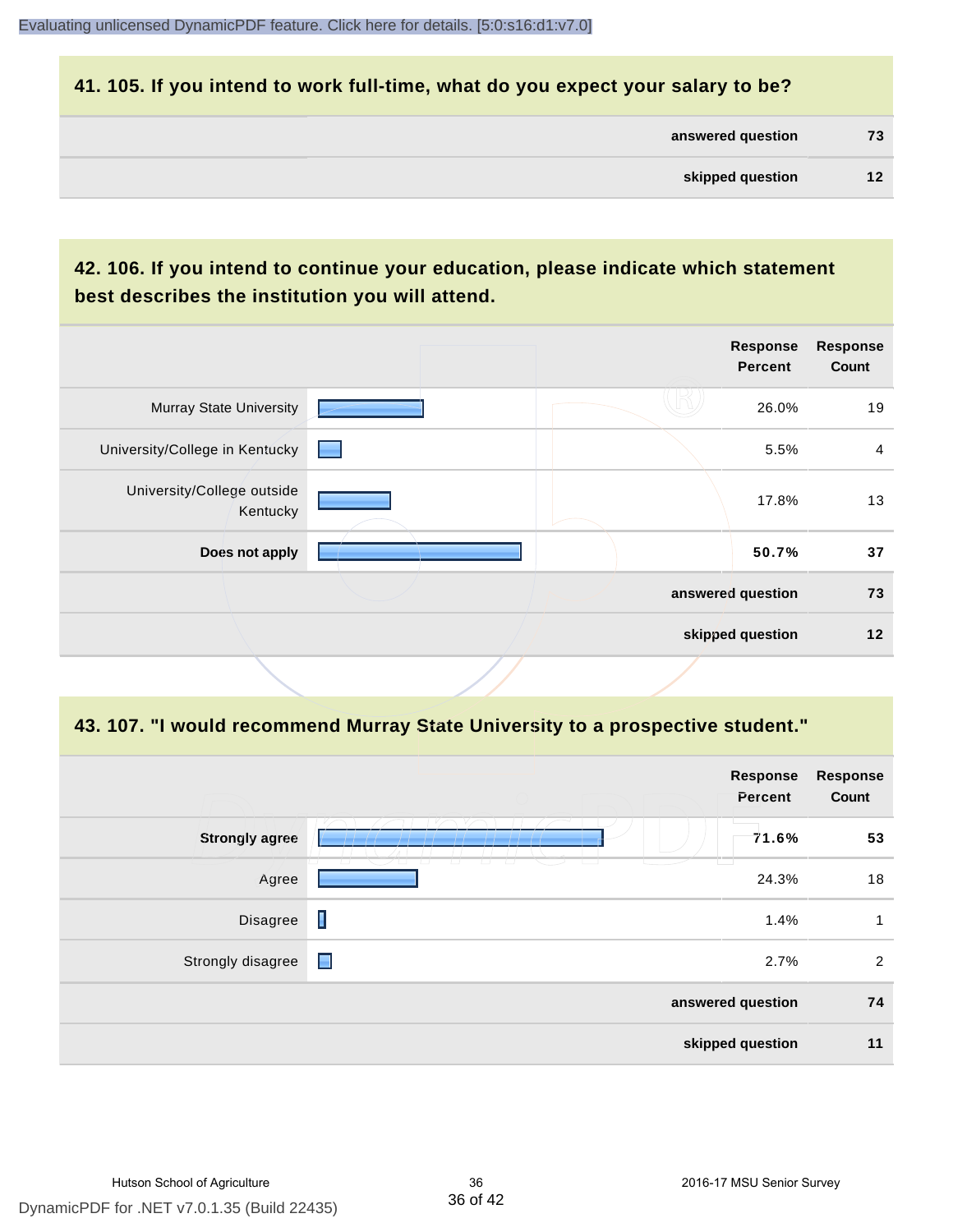| 44. Feedback:     |                   |
|-------------------|-------------------|
|                   | Response<br>Count |
|                   | 12                |
| answered question | 12                |
| skipped question  | 73                |

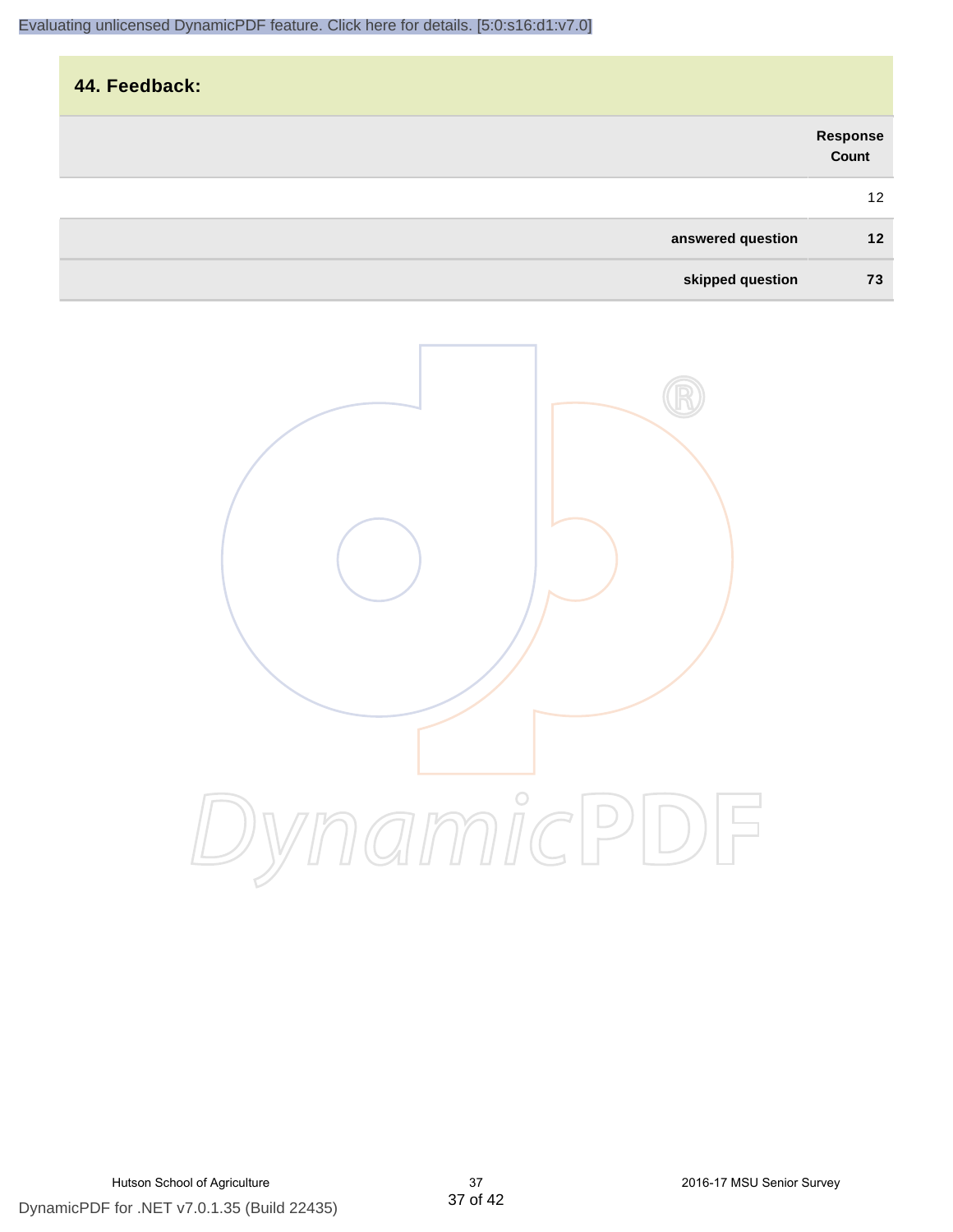|                                                 |                  | Response<br><b>Percent</b> | <b>Response</b><br><b>Count</b> |
|-------------------------------------------------|------------------|----------------------------|---------------------------------|
| Accounting                                      |                  | 0.0%                       | $\mathbf 0$                     |
| Advertising                                     |                  | 0.0%                       | $\,0\,$                         |
| <b>Business Administration</b><br>(associate's) |                  | 0.0%                       | $\pmb{0}$                       |
| <b>Business Administration</b><br>(bachelor's)  |                  | 0.0%                       | $\mathbf 0$                     |
| <b>Business GIS (certificate)</b>               |                  | 0.0%                       | $\pmb{0}$                       |
| <b>Computer Information Systems</b>             |                  | 0.0%                       | $\pmb{0}$                       |
| <b>Computer Science</b>                         |                  | 0.0%                       | $\mathbf 0$                     |
| Economics                                       |                  | 0.0%                       | $\mathbf 0$                     |
| Finance                                         |                  | 0.0%                       | $\pmb{0}$                       |
| <b>Graphic Communications Media</b>             |                  | 0.0%                       | $\,0\,$                         |
| <b>International Business</b>                   |                  | 0.0%                       | $\pmb{0}$                       |
| Journalism                                      |                  | 0.0%                       | $\mathbf 0$                     |
| Management                                      |                  | 0.0%                       | $\pmb{0}$                       |
| Marketing                                       |                  | 0.0%                       | $\pmb{0}$                       |
| Organizational Communication                    |                  | 0.0%                       | 0                               |
| <b>Public Relations</b>                         |                  | 0.0%                       | $\mathbf 0$                     |
| <b>Television Production</b>                    |                  | 0.0%                       | $\mathbf 0$                     |
| <b>Telecommunications Systems</b><br>Mgmt       |                  | 0.0%                       | $\mathbf 0$                     |
|                                                 |                  | answered question          | $\pmb{0}$                       |
|                                                 | skipped question |                            | 85                              |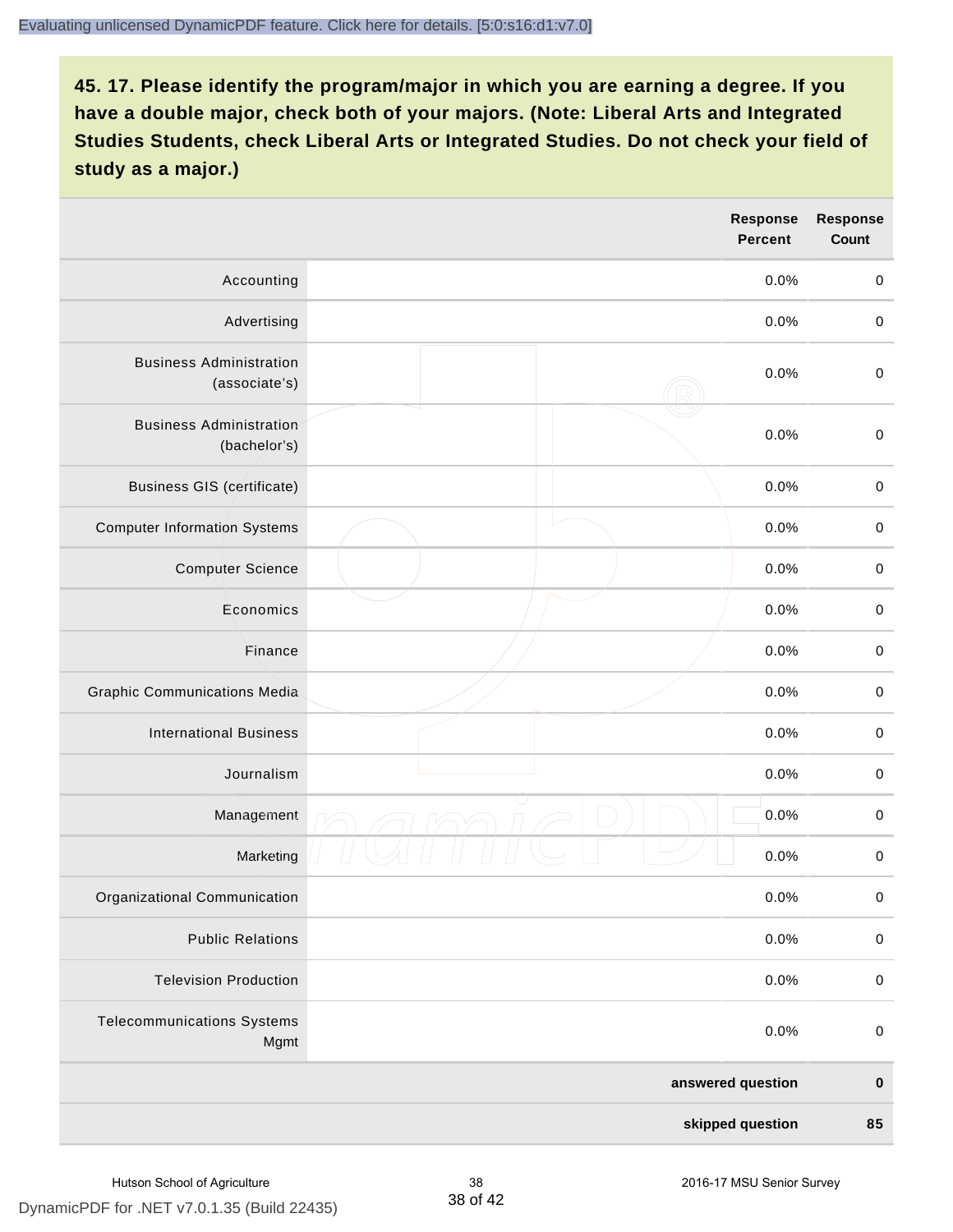| <b>Career &amp; Technical Education</b><br>(associate's) | 0.0%              | $\pmb{0}$   |
|----------------------------------------------------------|-------------------|-------------|
| <b>Career &amp; Technical Education</b><br>(bachelor's)  | 0.0%              | $\mathbf 0$ |
| <b>Criminal Justice</b>                                  | 0.0%              | $\,0\,$     |
| <b>Elementary School Education</b>                       | 0.0%              | $\,0\,$     |
| Health & Physical Education                              | 0.0%              | $\,0\,$     |
| Interdisciplinary Early Childhood<br>Education           | 0.0%              | $\pmb{0}$   |
| Learning & Behavior Disorders                            | 0.0%              | $\,0\,$     |
| Middle School Education                                  | 0.0%              | $\mathbf 0$ |
| <b>Recreation &amp; Leisure Services</b>                 | 0.0%              | $\mathbf 0$ |
| Social Work                                              | 0.0%              | $\mathbf 0$ |
| Youth & Nonprofit Leadership                             | 0.0%              | $\mathbf 0$ |
| Art                                                      | 0.0%              | $\,0\,$     |
| Creative Writing (BFA)                                   | 0.0%              | $\pmb{0}$   |
| English                                                  | 0.0%              | $\pmb{0}$   |
| English Education (TESOL)                                | 0.0%              | $\pmb{0}$   |
| Philosophy                                               | 0.0%              | 0           |
| <b>International Affairs</b>                             | 0.0%              | $\pmb{0}$   |
| <b>Political Science</b>                                 | 0.0%              | $\mathbf 0$ |
| <b>Public Administration</b>                             | 0.0%              | $\mathbf 0$ |
|                                                          | answered question | $\pmb{0}$   |
|                                                          | skipped question  | 85          |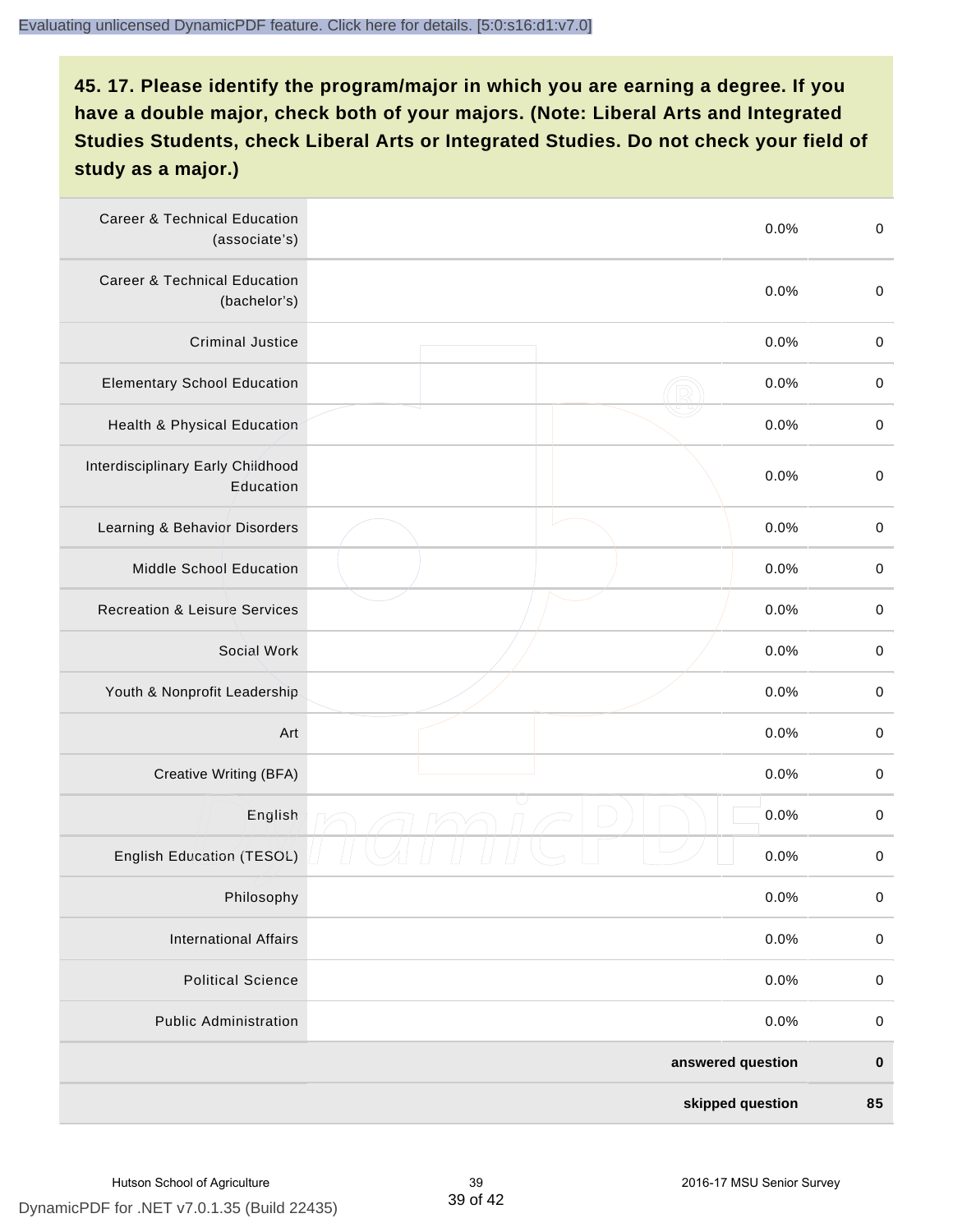| Sociology                                           | 0.0%               | $\mathbf 0$ |
|-----------------------------------------------------|--------------------|-------------|
| History                                             | $0.0\%$            | $\mathbf 0$ |
| <b>Liberal Arts</b>                                 | 0.0%               | $\mathbf 0$ |
| French                                              | 0.0%               | $\pmb{0}$   |
| German                                              | 0.0%               | $\mathbf 0$ |
| Japanese                                            | 0.0%               | $\mathbf 0$ |
| Spanish                                             | 0.0%               | $\mathbf 0$ |
| Music                                               | 0.0%               | $\mathbf 0$ |
| <b>Music Business</b>                               | 0.0%               | $\pmb{0}$   |
| Psychology                                          | 0.0%               | $\mathbf 0$ |
| Theatre                                             | 0.0%               | $\mathbf 0$ |
| Biology                                             | 0.0%               | $\mathbf 0$ |
| Wildlife & Conservation Biology                     | 0.0%               | $\pmb{0}$   |
| Chemistry                                           | 0.0%               | $\pmb{0}$   |
| <b>Applied Physics</b>                              | 0.0%<br>$\bigcirc$ | $\mathbf 0$ |
| <b>Engineering Physics</b>                          | 0.0%               | $\mathbf 0$ |
| Physics                                             | 0.0%               | $\mathbf 0$ |
| Geosciences                                         | 0.0%               | $\pmb{0}$   |
| Civil Engineering Technology<br>(associate's)       | 0.0%               | $\pmb{0}$   |
| <b>Civil Engineering Technology</b><br>(bachelor's) | 0.0%               | $\pmb{0}$   |
|                                                     | answered question  | $\pmb{0}$   |
| skipped question                                    |                    | 85          |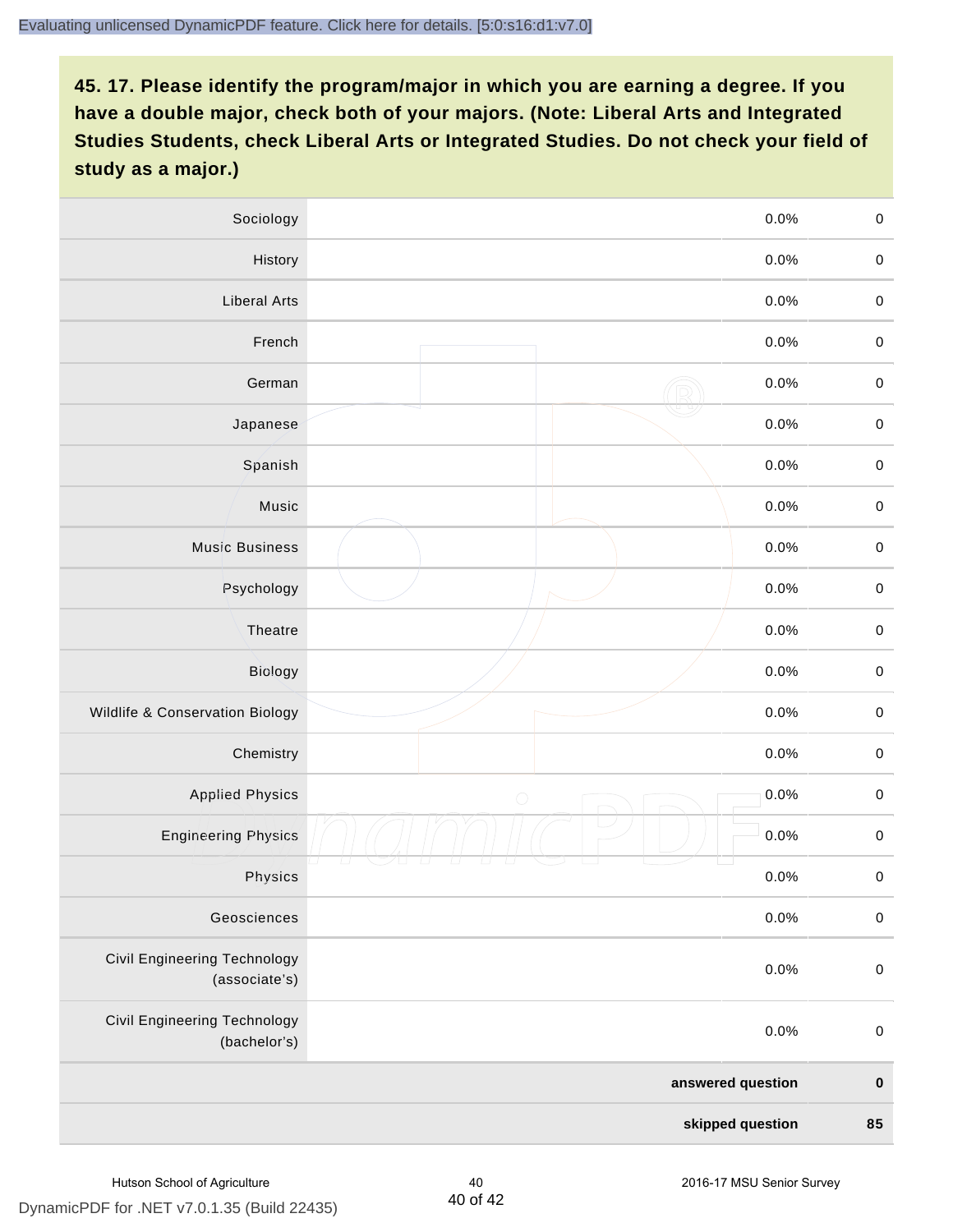| <b>Electromechanical Engineering</b><br>Technology | 0.0%              | $\mathbf 0$ |
|----------------------------------------------------|-------------------|-------------|
| <b>Engineering Graphics &amp; Design</b>           | 0.0%              | $\mathbf 0$ |
| <b>Interior Design</b>                             | 0.0%              | $\pmb{0}$   |
| Manufacturing Technology                           | 0.0%              | 0           |
| Occupational Safety and Health                     | 0.0%              | $\pmb{0}$   |
| <b>Industrial Technology</b><br>(associate's)      | 0.0%              | $\pmb{0}$   |
| <b>Mathematics</b>                                 | 0.0%              | $\,0\,$     |
| <b>Telecommunications Systems</b><br>Mgmt          | 0.0%              | $\,0\,$     |
| Agricultural Science & Technology<br>(associate's) | 0.0%              | $\mathbf 0$ |
| Agricultural Science (bachelor's)                  | 0.0%              | $\mathbf 0$ |
| Animal Technology/Animal-Equine                    | 0.0%              | $\,0\,$     |
| Animal Technology/Vet Tech,<br>Pre-Vet             | 0.0%              | $\pmb{0}$   |
| <b>Athletic Training</b>                           | 0.0%              | $\pmb{0}$   |
| <b>Communication Disorders</b>                     | 0.0%              | 0           |
| <b>Exercise Science</b>                            | 0.0%              | $\pmb{0}$   |
| Nursing                                            | 0.0%              | $\pmb{0}$   |
| Nursing/RN to BSN                                  | 0.0%              | $\pmb{0}$   |
| Nutrition, Dietetics, & Food Mgmt                  | 0.0%              | $\mathbf 0$ |
|                                                    | answered question | $\pmb{0}$   |
|                                                    | skipped question  | 85          |